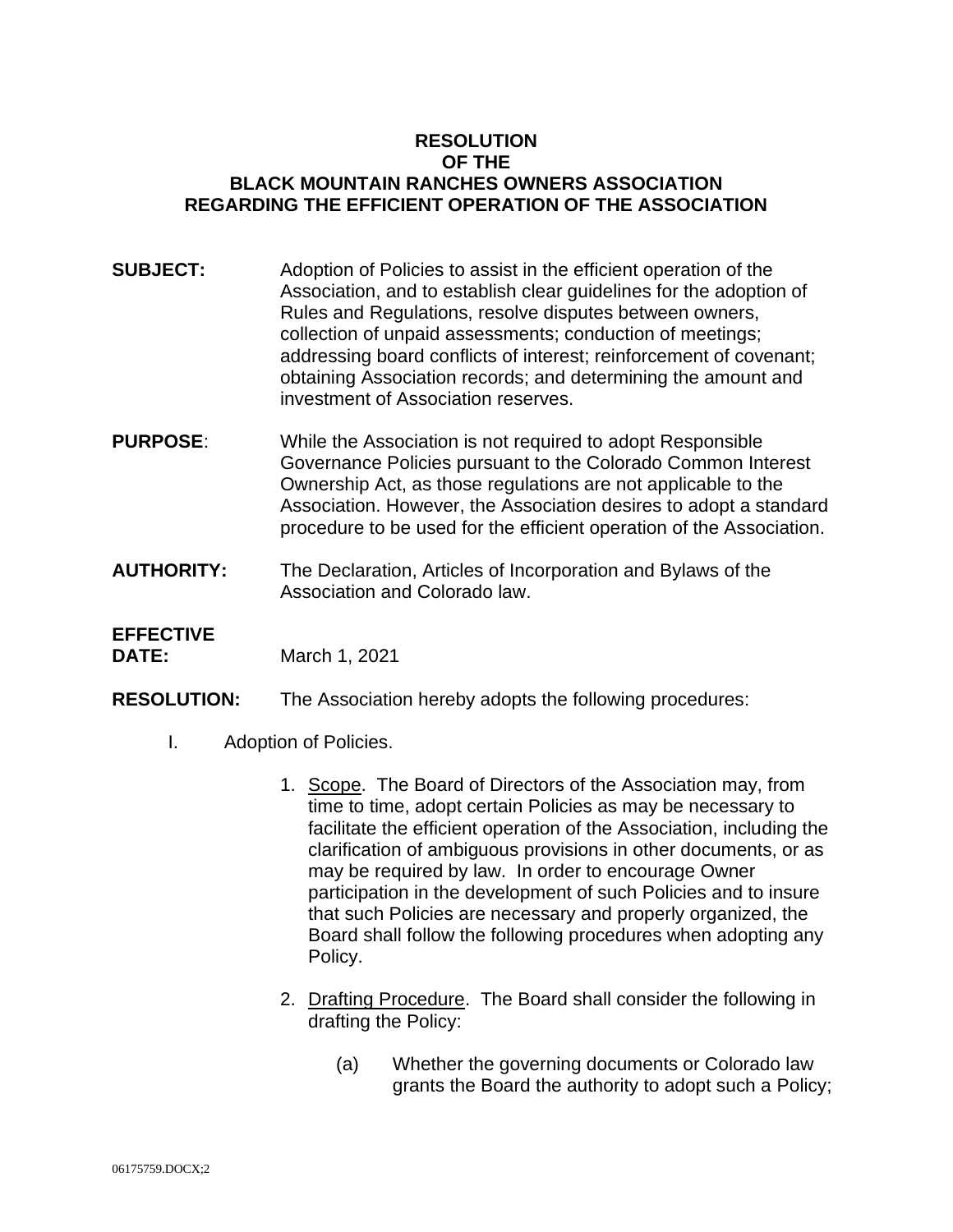- (b) The need for such Policy based upon the scope and importance of the issue and whether the governing documents adequately address the issue; and
- (c) The immediate and long-term impact and implications of the Policy.
- 3. Notice and Comment. The adoption of every Policy shall be listed on the agenda for the Board meeting prior to adoption by the Board and any Owner who wishes to comment on the proposed Policy shall be afforded such opportunity at the meeting in compliance with Colorado law.
- 4. Adoption Procedure. Upon adoption of a Policy, the Policy or notice of such Policy (including the effective date) shall be provided to all Owners by any reasonable method as determined by the sole discretion of the Board, including but not limited to posting on the Association's website.
- 5. Policy Book. The Board of Directors shall keep as Association records copies of any and all adopted Policies.

#### II. Dispute Resolution

- 1. General. It is the general policy of the Association to encourage the use of Alternative Dispute Resolution to resolve disputes involving the Association and an Owner. Alternative Dispute Resolution ("ADR") is defined as a procedure for settling a dispute by means other than litigation, such as binding arbitration, non-binding arbitration, or mediation.
- 2. General Policy. In the event of any dispute between the Association and an Owner, except for those Exempted Claims defined below, the Association and the Owner may agree to resolve the dispute using the procedures set forth below prior to filing suit in any court or initiating proceedings before any administrative tribunal.
- 3. Exempt Claims. The following claims shall be exempt from the provisions of this Policy: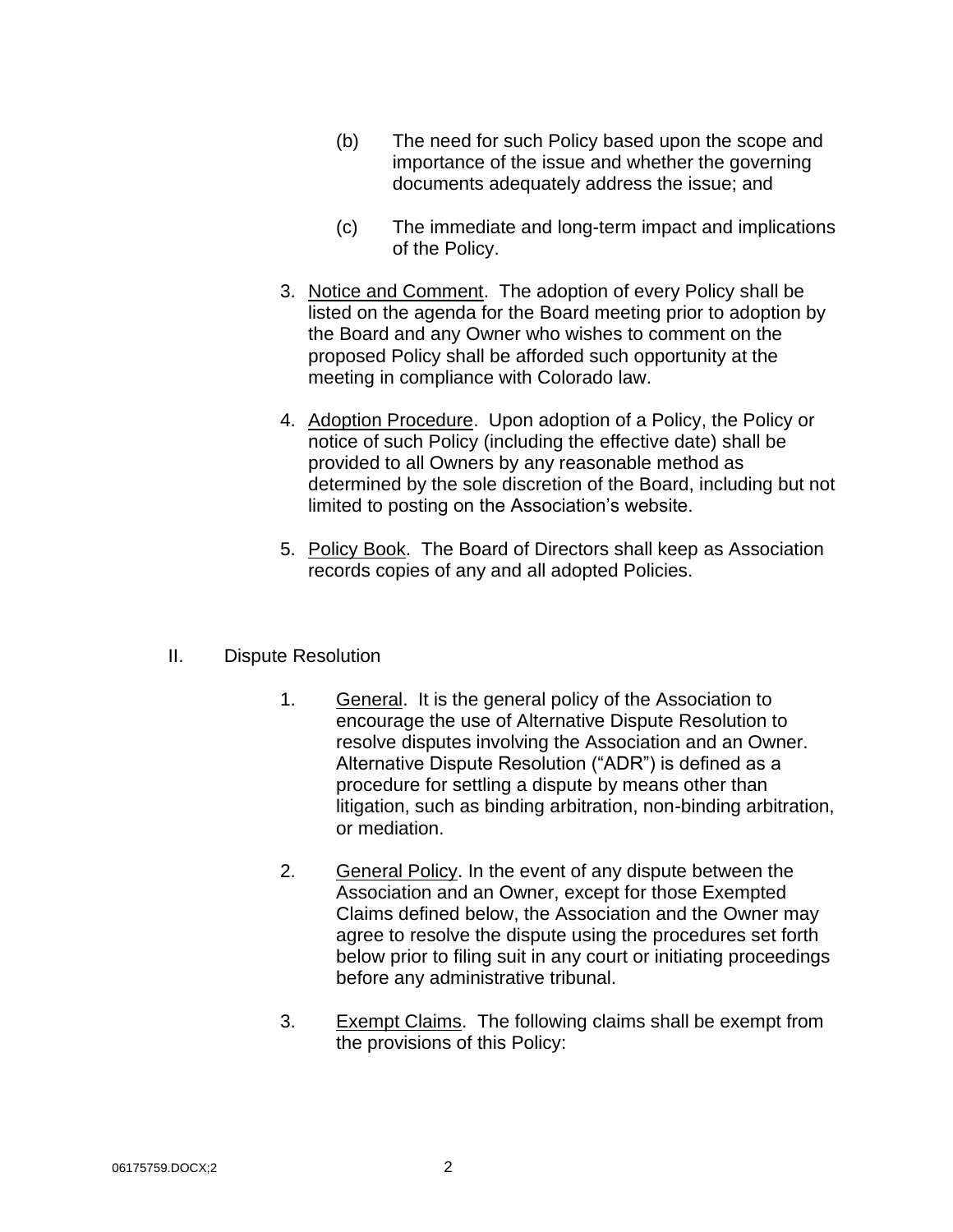(a) Any action by the Association against an Owner to collect assessments or other sums due to the Association, including foreclosure proceeding; and

(b) Any action by the Association to enforce any provisions of the Association's Declaration, Bylaws, or rules and regulations; and

(c) Any claim of the Association which if not pursued by the filing of a lawsuit would be deemed barred due to the applicable statute of limitations.

4. Procedure for All Other Claims. All Claims other than Exempt Claims shall be resolved using the following procedures in lieu of litigation:

> (a) The Association or any Owner having a claim ("Claimant") against an Owner or the Association, respectively ("Respondent"), other than an Exempt Claim, shall notify each Respondent in writing of the Claim ("'Notice"), stating (i) the nature of the Claim, including the date, time, location, persons involved, and Respondent's role in the Claim, (ii) the basis of the Claim (i.e. the provisions of this Declaration, the Bylaws, the Articles, Rules or Regulations or other authority out of which the Claim arises); (iii) what Claimant wants Respondent to do or not do to resolve the Claim; and (iv) that Claimant wishes to resolve the Claim by mutual agreement with Respondent, and is willing to meet in person with Respondent at a mutually agreeable time and place to discuss in good faith ways to resolve the Claim.

> (b) Negotiation. The parties shall make every reasonable effort to meet in person to resolve the Claim by good faith negotiation.

(c) Mediation.

(i) If the parties do not resolve the Claim through negotiation within 20 days of the date of the Notice as provided for above (or within such other period as may be agreed upon by the parties) ("Termination of Negotiations"), Claimant shall have 30 additional days to submit the Claim to mediation by an independent mediation service agreed upon by the parties.

(ii) If Claimant does not submit the Claim to mediation within 30 days after Termination of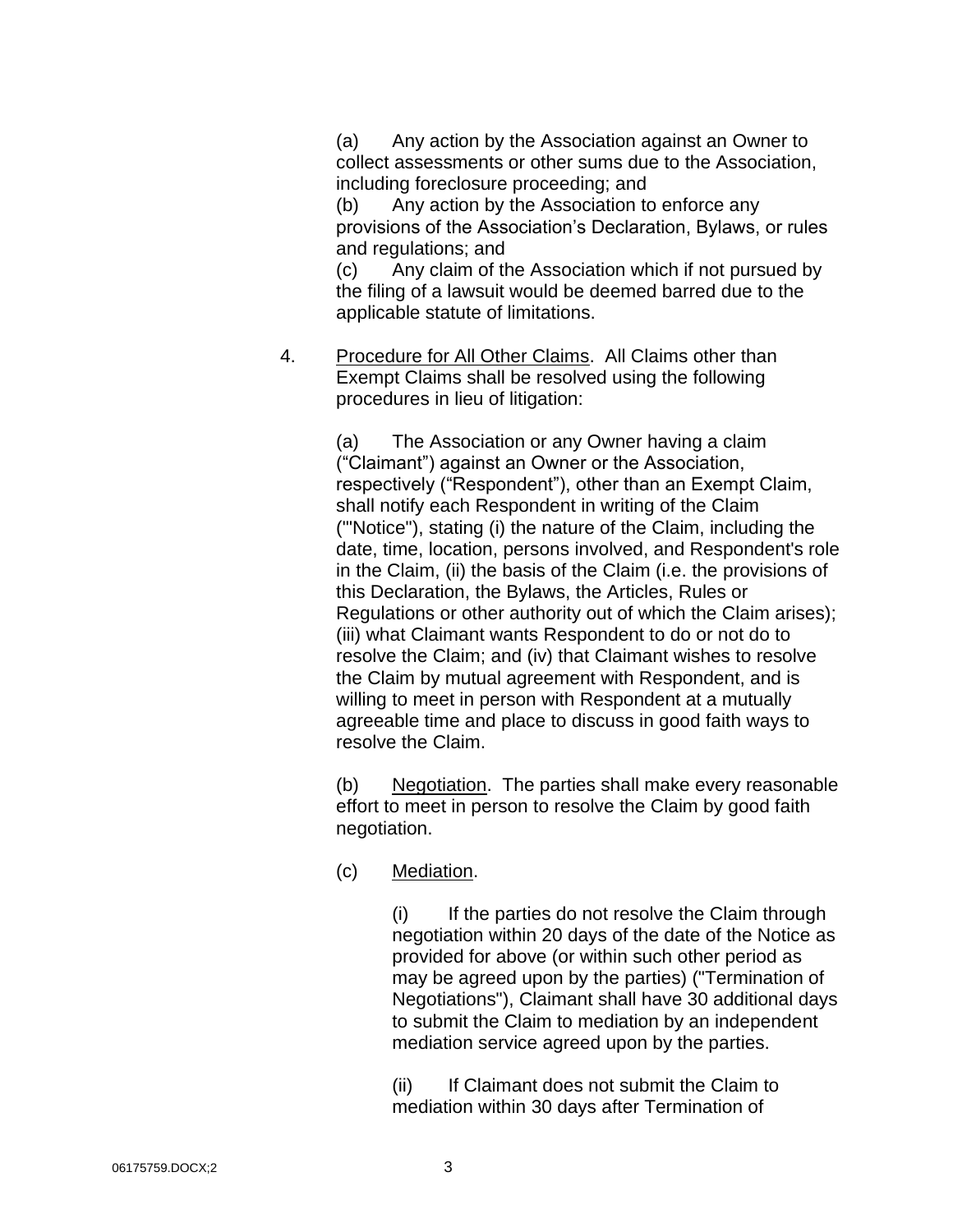Negotiations, Claimant shall be deemed to have waived the Claim, and Respondent shall be released and discharged from any and all liability to Claimant on account of the Claim.

(iii) If the parties do not settle the Claim within 45 days after submission of the matter to the mediation process, or within such time as determined reasonable or appropriate by the mediator, the mediator shall issue a notice of termination of the mediation proceedings ("Termination of Mediation"). The Termination of Mediation notice shall set forth when and where the parties met, that the parties are at an impasse, and the date that mediation was terminated. After termination of mediation the parties may proceed in any manner they deem prudent.

#### III. Collection of Assessments

It is in the best interest of the Association to refer delinquent accounts promptly to an attorney for collection so as to minimize the Association's loss of assessment revenue. The Board of Directors has retained an attorney with experience in representing homeowner associations in collections and other matters. The Association hereby gives notice of its adoption of the following policies and procedures for the collection of assessments and other charges of the Association:

1. Due Dates. The annual assessment as determined by the Association and as allowed for in the Declaration shall be due and payable on the 1<sup>st</sup> day of June of each year. Assessments or other charges not paid in full to the Association within one day of the due date shall be considered past due and delinquent. Assessments or other charges not paid in full to the Association within 90 days of the due date shall incur late fees as provided below.

2. Receipt Date. The Association shall post payments on the day that the payment is received in the Association's office.

3. Late Charges on Delinquent Installments. The Association shall impose on a monthly basis a \$10.00 late charge for each Owner who fails to timely pay his/her annual assessment within 90 days of the due date. This late charge shall be a "common expense" for each delinquent Owner.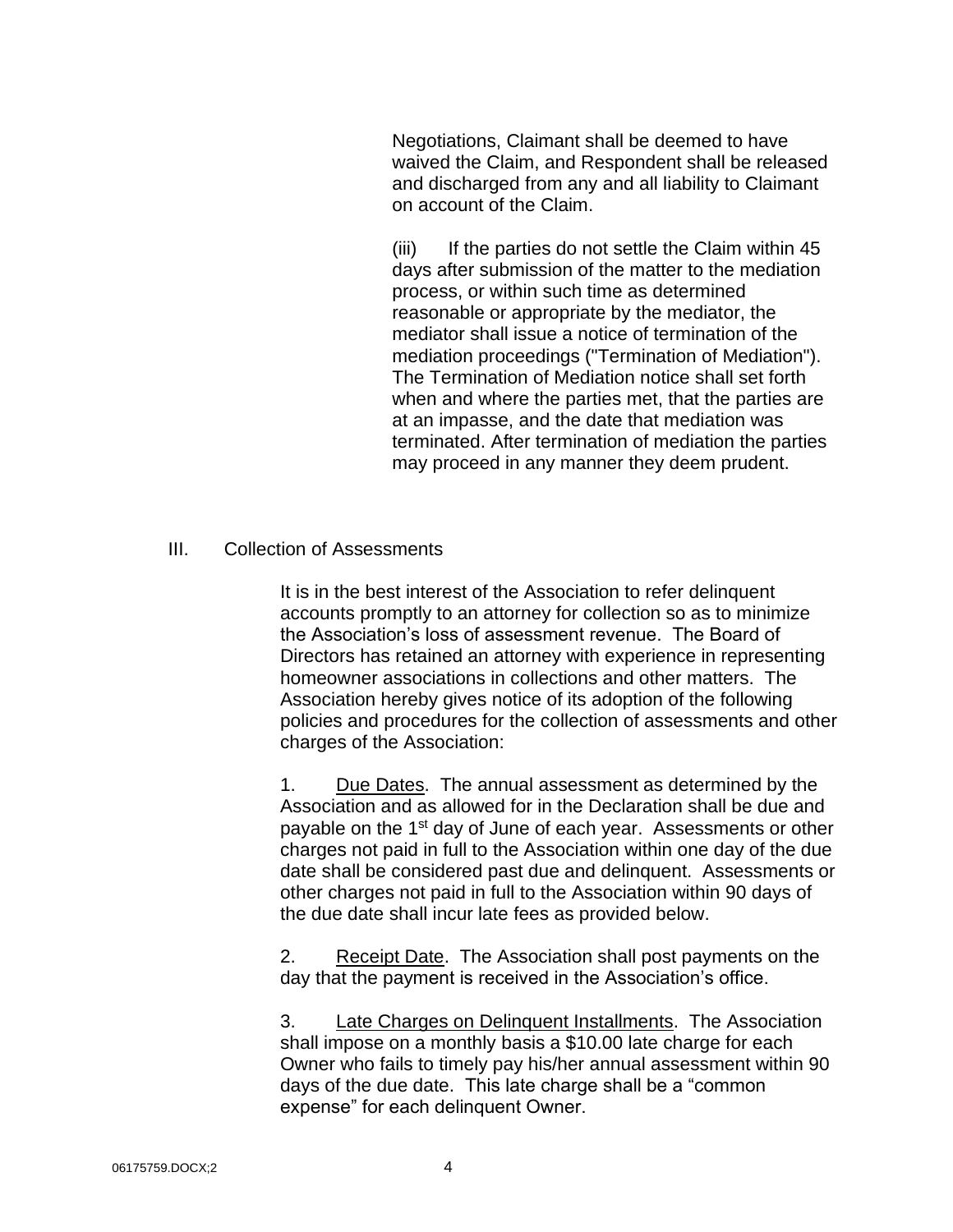4. Personal Obligation for Late Charges and Costs. The late charge and any costs shall be the personal obligation of the Owner(s) of the unit for which such assessment or installment is unpaid. All late charges and costs associated with the delinquency and notifying the owner of such delinquency, including but not limited to any and all costs for research for the Owner's address and certified mailing costs along with any other third party costs related to collection of delinquent assessments shall be due and payable immediately, without notice, in the manner provided by the Declaration (and as set forth herein) for payment of assessments.

5. Return Check Charges. In addition to any and all charges imposed under the Declaration, Articles of Incorporation and Bylaws, the Rules and Regulations of the Association or this Resolution, a return check fee, not to exceed \$20.00, shall be assessed against an Owner in the event any check or other instrument attributable to or payable for the benefit of such Owner is not honored by the bank or is returned by the bank for any reason whatsoever, including but not limited to insufficient funds. This returned check charge shall be a "common expense" for each Owner who tenders payment by check or other instrument which is not honored by the bank upon which it is drawn. Such return check charge shall be due and payable immediately, upon demand. Notwithstanding this provision, the Association shall be entitled to all additional remedies as may be provided by applicable law. Returned check charges shall be the obligation of the Owner(s) of the unit for which payment was tendered to the Association. Returned check charges shall become effective on any instrument tendered to the Association for payment of sums due under the Declaration, Articles, Bylaws, Rules and Regulations or this Resolution after the date adopted as shown above. If two or more of an Owner's checks are returned unpaid by the bank within any fiscal year, the Association may require that all of the Owner's future payments, for a period of one (1) year, be made by certified check or money order. This return check charge shall be in addition to any late fees or interest incurred by an Owner. Any returned check shall cause an account to be past due if full payment of the monthly installment of the annual assessment is not timely made within 30 days of the due date.

6. Service Fees. In the event the Association incurs any type of service fee, regardless of what it is called, for the handling and processing of delinquent accounts on a per account basis, such fees will be the responsibility of the Owner as such fee would not be incurred but for the delinquency of the Owner.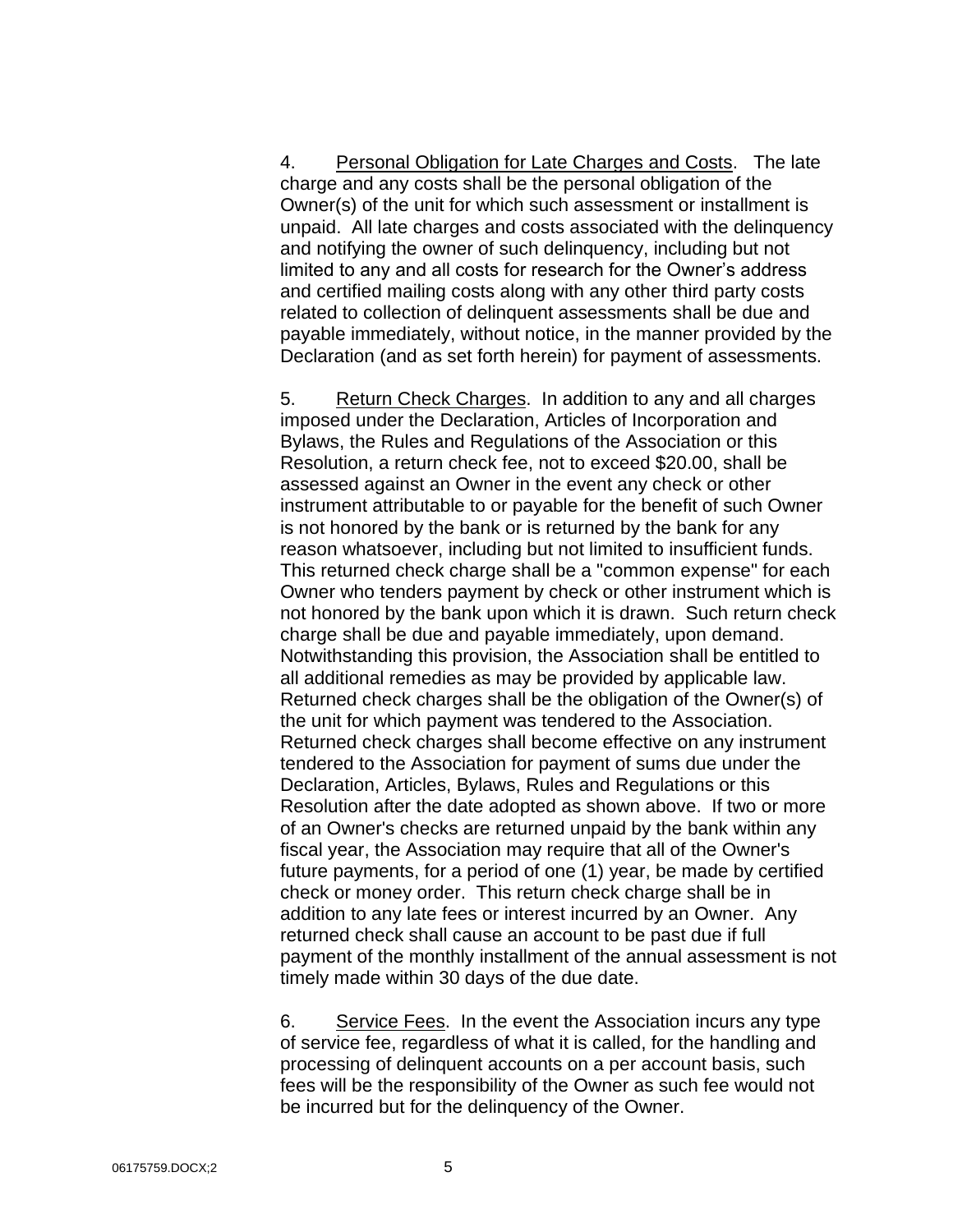7. Attorney Fees on Delinquent Accounts. As an additional expense permitted under the Declaration and by Colorado law, the Association shall be entitled to recover its reasonable attorney fees and collection costs incurred in the collection of assessments or other charges due the Association from a delinquent Owner. The reasonable attorney fees incurred by the Association shall be due and payable immediately when incurred, upon demand.

8. Application of Payments. Once an account is referred to the Association's attorney, all sums collected on a delinquent account shall be remitted to the Association's attorney until the account is brought current. All payments received on account of any Owner or the Owner's property (hereinafter collectively "Owner"), shall be applied in the following manner: first to the payment of any and all legal fees and costs (including attorney fees), then to expenses of enforcement and collection, late charges, returned check charges, lien fees, and other costs owing or incurred with respect to such Owner pursuant to the Declaration, Articles, Bylaws, Rules and Regulations, or this Resolution, prior to application of the payment to any special or regular assessments due or to become due with respect to such Owner.

#### 9. Collection Process.

(a) After an installment of an annual assessment or other charges due to the Association becomes more than 90 days delinquent, the Association, through the Board of Directors, shall send a written notice ("First Notice") of non-payment, amount past due, notice that interest and late fees have accrued and request for immediate payment. The Association's notice, at a minimum shall including the following:

(i) The total amount due to the Association along with an accounting of how the total amount was determined.

(ii) Whether the Owner may enter into a payment plan and instructions for contacting the Association to arrange for and enter into a plan.

(iii) A name and contact information for an individual the owner may contact to request a copy of the Owner's ledger in order to verify the amount of the debt.

(iv) A statement indicating that action is required to cure the delinquency and that failure to do so within thirty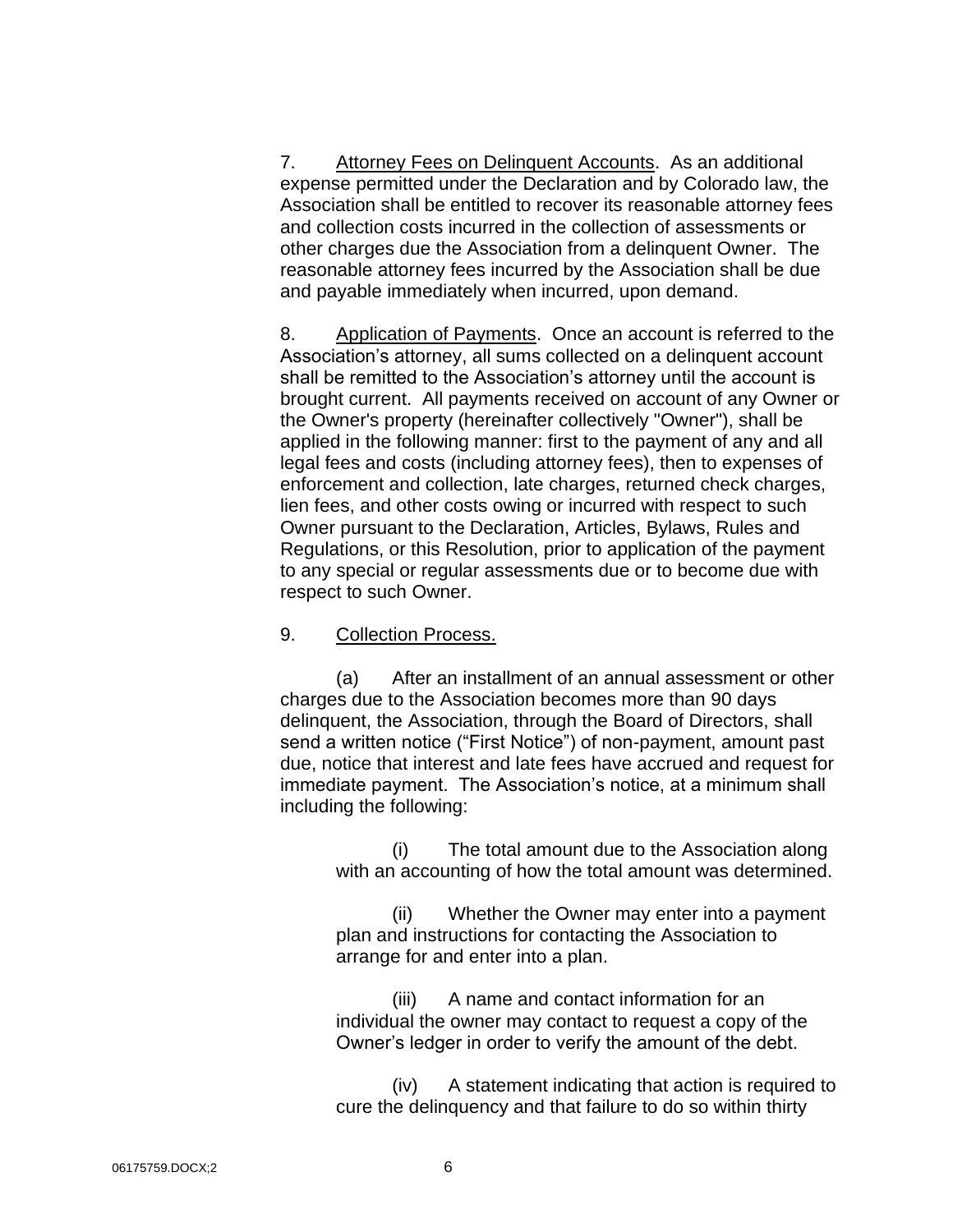days may result in the Owner's delinquency account being turned over to an attorney, a collection agency, the filing of a lawsuit against the Owner, appointment of a receiver, the filing and foreclosure of a lien against the Owner's property, or other remedies available under Colorado Law including revoking the owners right to vote if permitted in the Bylaws or Declaration.

(b) After an installment of an annual assessment or other charges due to the Association becomes more than 120 days delinquent, the Association shall send a second written notice ("Second Notice") of non-payment, amount past due, notice that interest and late fees have accrued, notice of intent to file a lien and request for immediate payment.

(c) After an installment of an annual assessment or other charges due to the Association becomes more than 360 days delinquent, the Association shall turn the account over to the Association's attorney for collection. Upon receiving the delinquent account, the Association's attorneys may file a lien and send a letter to the delinquent Owner demanding immediate payment for past due assessments or other charges due. Upon further review, the Association's attorney may file a lawsuit. If a judgment or decree is obtained, including without limitation a foreclosure action, such judgment or decree shall include reasonable attorney's fees together with the cost of the action and any applicable interest and late fees.

(d) In addition to the steps outlined above, the Association may elect to suspend the voting rights of any Owner whose account is past due at the time of such voting.

10. Collection Procedures/Time Frames. The following time frames shall be followed for use in the collection of monthly installments of the annual assessment and other charges.

| Due Date              | June 1                 |
|-----------------------|------------------------|
| (date payment due)    |                        |
| Past Due Date         | One day after due date |
| (date payment is late |                        |
| if not received on or |                        |
| before that date)     |                        |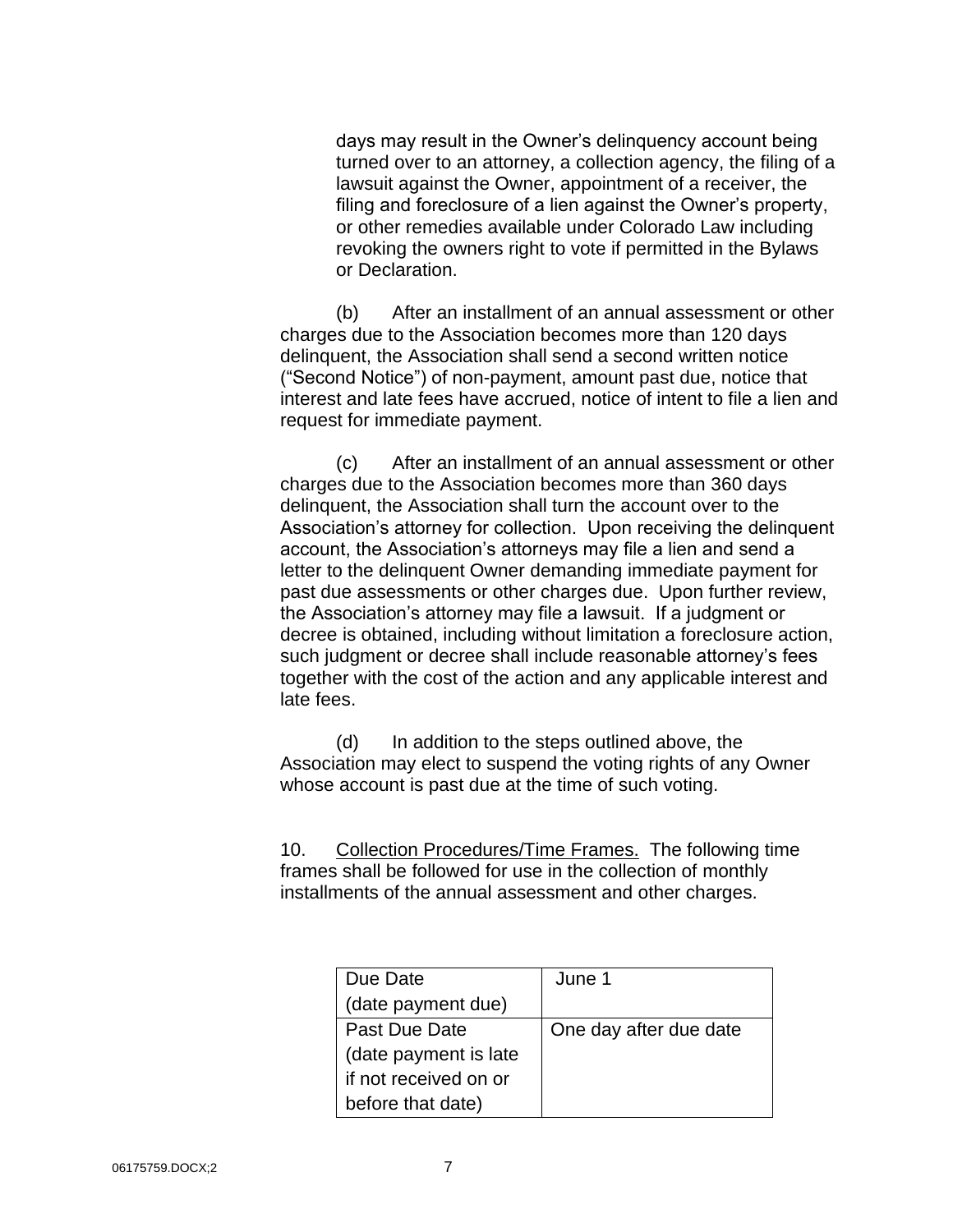| <b>First Notice</b>     | Any time after 90 days  |
|-------------------------|-------------------------|
|                         |                         |
| (notice that late       | after due date          |
| charges have            |                         |
| accrued)                |                         |
| <b>Second Notice</b>    | Any time after 120 days |
| (notice that late       | after due date          |
| charges have            |                         |
| accrued, notice of      |                         |
| intent to file lien)    |                         |
| Delinquent account      | Any time after 360 days |
| turned over to          | after due date          |
| Association's attorney; |                         |
| Lien filed; Demand      |                         |
| letter sent to Owner.   |                         |

The attorney is to consult with the Association as necessary to determine if payment has been arranged or what collection procedures are appropriate.

11. Certificate of Status of Assessment. The Association shall furnish to an Owner or such Owner's designee upon written request, first class postage prepaid, return receipt, to the Association's agent, a written statement setting forth the amount of unpaid assessments currently levied against such Owner's property for a reasonable fee. However, if the account has been turned over to the Association's attorney, such request may be handled through the attorney.

12. Bankruptcies and Foreclosures. Upon receipt of any notice of a bankruptcy filing by an Owner, or upon receipt of a notice of a foreclosure by any holder of an encumbrance against any unit within the Association, the Board shall notify the Association's attorney of the same and turn the account over to the Association's attorney, if appropriate.

13. Use of Certified Mail/Regular Mail. In the event the Association shall cause a collection or demand letter or notices to be sent to a delinquent Owner by regular mail, the Association may also cause, but shall not be required to send, an additional copy of that letter or notice by certified mail.

14. Referral of Delinquent Accounts to Attorneys. Upon referral to the Association's attorney, the attorney shall take all appropriate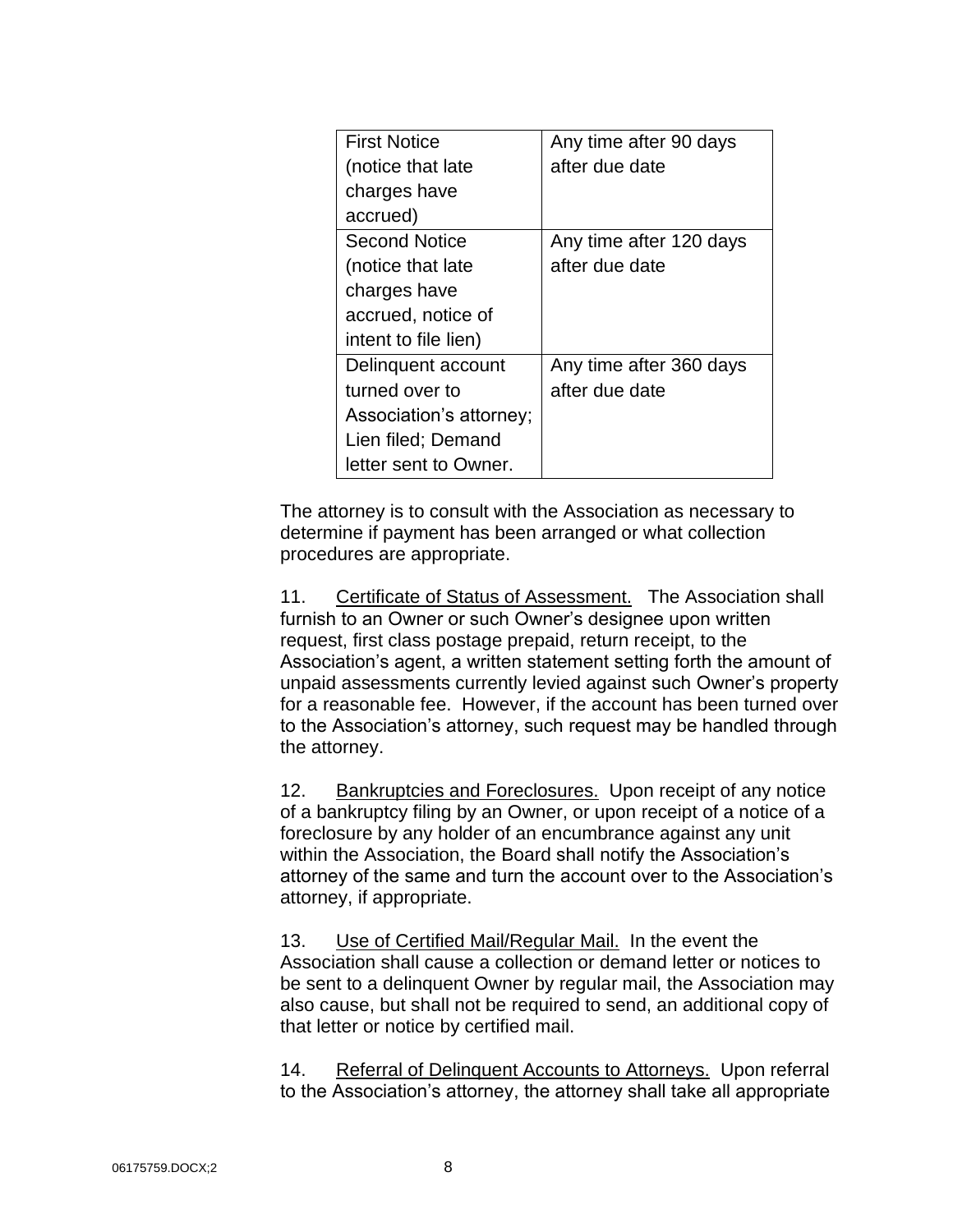action to collect the accounts referred. After an account has been referred to an attorney, the account shall remain with the attorney until the account is settled, has a zero balance or is written off. The attorney, in consultation with the Management Company, is authorized to take whatever action is necessary and determined to be in the best interests of the Association, including, but not limited to:

(a) Filing of a suit against the delinquent Owner for a money judgment;

(b) Instituting a judicial foreclosure action of the Association's lien, upon approval by the Association's Board of Directors;

(c) Filing necessary claims, documents, and motions in bankruptcy court in order to protect the Association's interests; and

(d) Filing a court action seeking appointment of a receiver.

All payment plans involving accounts referred to an attorney for collection shall be set up and monitored through the attorney.

15. Judicial Foreclosure. The Association may choose to foreclose on its lien in lieu of or in addition to suing an Owner for a money judgment. The purpose of foreclosing is to obtain payment of all assessments owing in situations where either a money judgment lawsuit has been or is likely to be unsuccessful or other circumstances favor such action. The Association shall consider individually each recommendation for a foreclosure and may only approve a foreclosure action after the delinquency equals or exceeds six months of common expenses assessments based on a periodic budget adopted by the Association. Such foreclosure shall be approved by the Board of Directors via resolution or a vote of the Board recorded in the minutes of the meeting at which the vote was taken.

16. Waivers. The Association is hereby authorized to extend the time for the filing of lawsuits and liens, or to otherwise modify the procedures contained herein, as the Association shall determine appropriate under the circumstances.

17. Communication with Owners. All communication with a delinquent Owner shall be handled through the Association's attorney once a matter has been referred to the attorney. Neither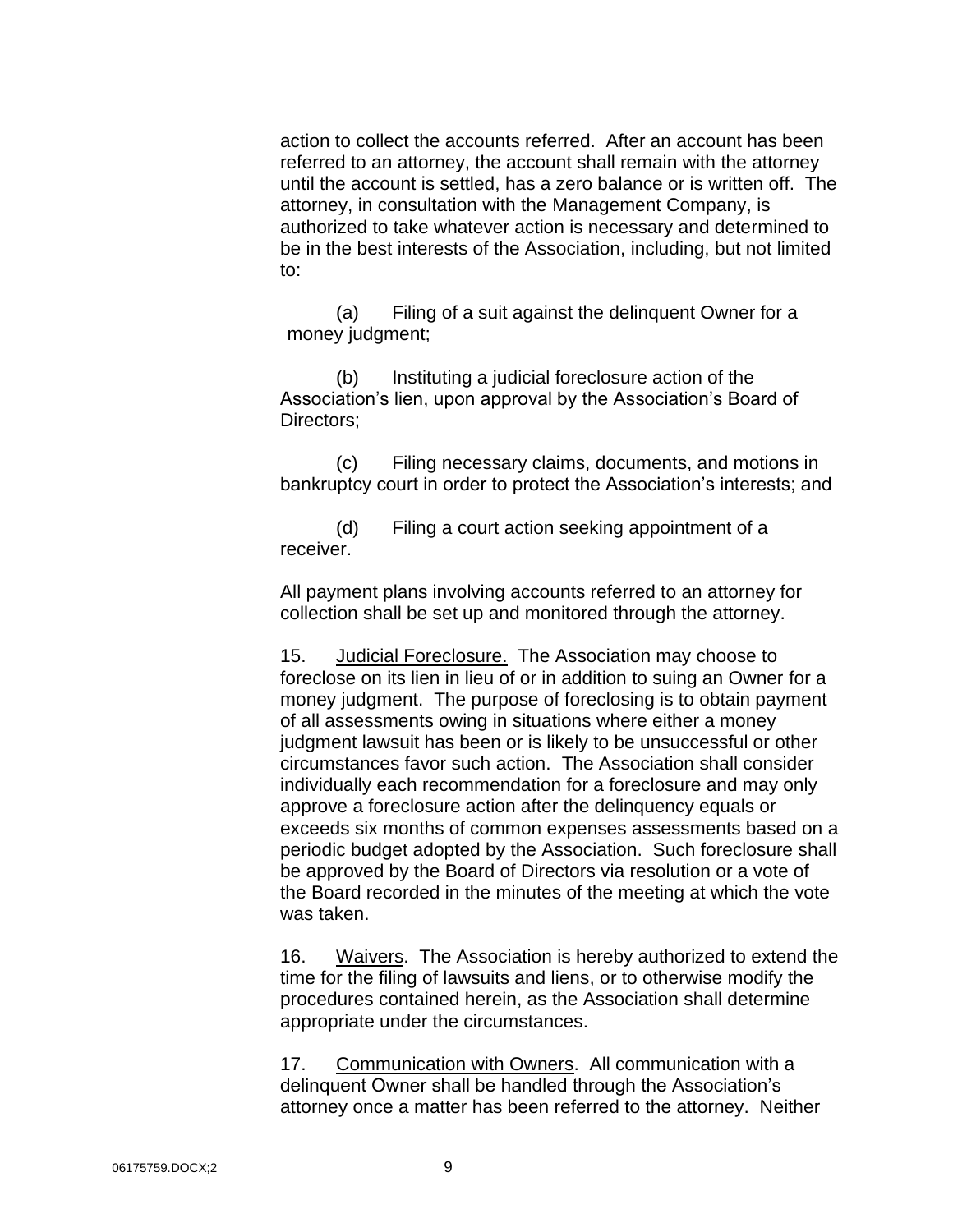the manager nor any member of the Board of Directors shall discuss the collection of the account directly with an Owner after it has been turned over to the Association's attorney unless the attorney is present or has consented to the contact.

18. Communication by Owners. Owners may communicate with the Association in any manner they choose including email, text, fax, phone, or in writing, when available. However, in doing so, the Owner acknowledges that the Association and/or its agents may communicate via the same method unless otherwise advised.

19. Defenses. Failure of the Association to comply with any provision in this Policy shall not be deemed a defense to payment of assessment fees or other charges, late charges, return check charges, attorney fees and/or costs as described and imposed by this Policy.

IV. Conduct of Meetings.

1. Owner Meetings. Meetings of the Owners of the Association shall be called pursuant to the Bylaws of the Association.

(a) **Notice**.

(1) In addition to any notice required in the Bylaws, notice of any meeting of the Owners shall be mailed to each member entitled to vote at least 15 days prior to each such meeting, or as may otherwise be required by Colorado law.

(2) If any Owner has requested that the Association provide notice via email and has provided the Association with an email address, the Association shall send notice of all Owner meetings to such Owner at the email address provided as soon as possible after notice is provided pursuant to the Bylaws but in no case less than 24 hours prior to any such meeting.

#### (b) **Conduct**.

(1) At the discretion of the Board which shall be announced prior to commencement of the meeting, all Owner meetings shall be governed by the following rules of conduct and order:

> (A) The President of the Association or designee shall chair all Owner meetings.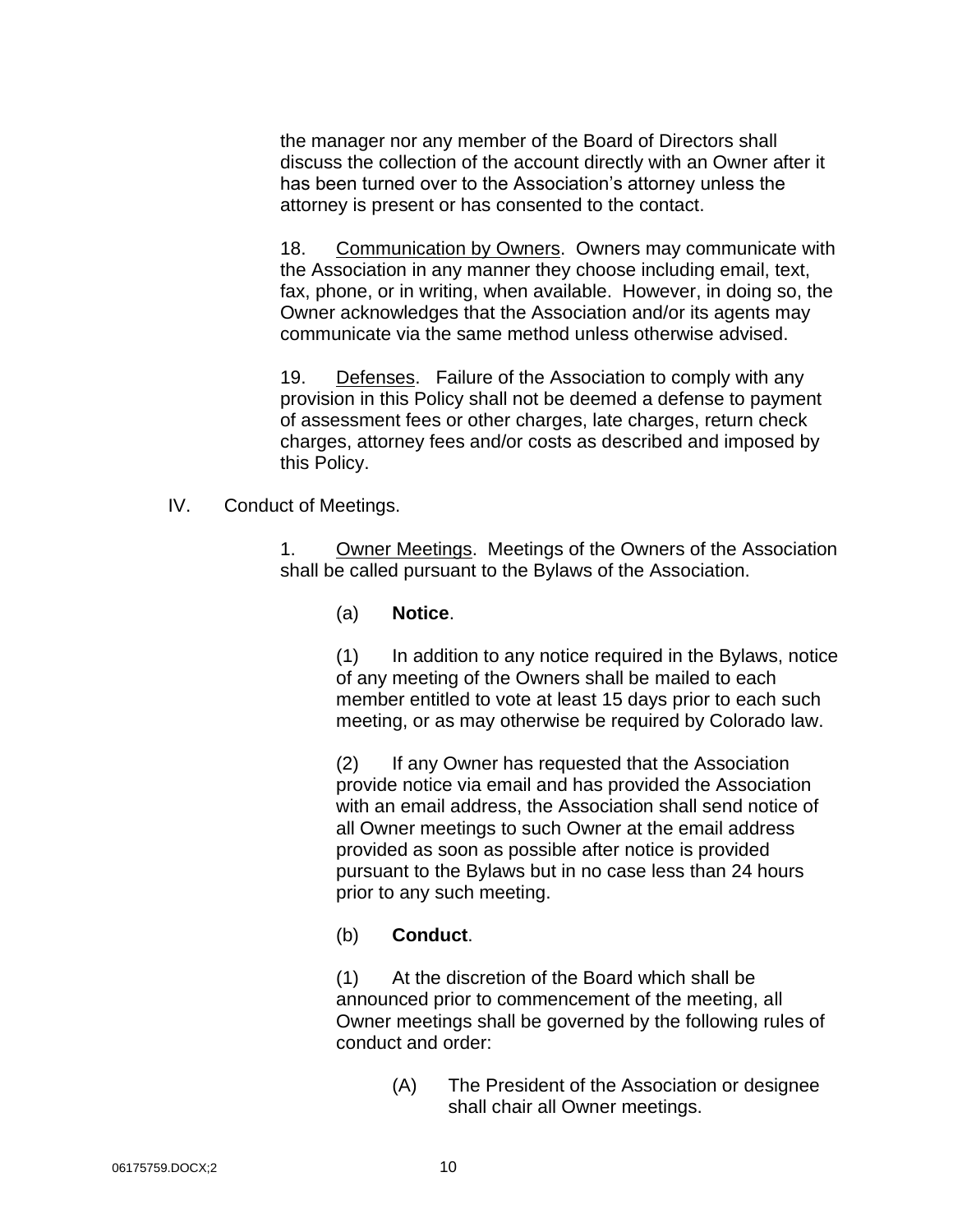- (B) All Owners and persons who attend a meeting of the Owners will sign in, present any proxies and receive ballots as appropriate. (See section below regarding voting).
- (C) Any person desiring to speak shall sign up on the list provided at check in and indicate if he/she is for or against an agenda item.
- (D) Anyone wishing to speak must first be recognized by the Chair.
- (E) Only one person may speak at a time.
- (F) Each person who speaks shall first state his or her name and Unit address.
- (G) Any person who is represented at the meeting by another person, as indicated by a written instrument, will be permitted to have such person speak for him/her.
- (H) Those addressing the meeting shall be permitted to speak without interruption from anyone as long as these rules are followed.
- (I) Comments are to be offered in a civilized manner and without profanity, personal attacks or shouting. Comments are to be relevant to the purpose of the meeting.
- (J) Each person shall be given up to a maximum of three minutes to make a statement or to ask questions. The Board may decide whether or not to answer questions during the meeting. Each person may only speak once. Yielding of time by a speaker to another individual shall not be permitted. Such time limit may be increased or decreased by the Chair, but shall be uniform for all persons addressing the meeting.
- (K) All actions and/or decisions will require a first and second motion.
- (L) Once a vote has been taken, there will be no further discussion regarding that topic.
- (M) So as to allow for and encourage full discussion by Owners, no meeting may be audio, video or otherwise recorded. Minutes of actions taken shall be kept by the association.
- (N) Anyone disrupting the meeting, as determined by the Chair, shall be asked to "come to order." Anyone who does not come to order will be requested to immediately leave the meeting.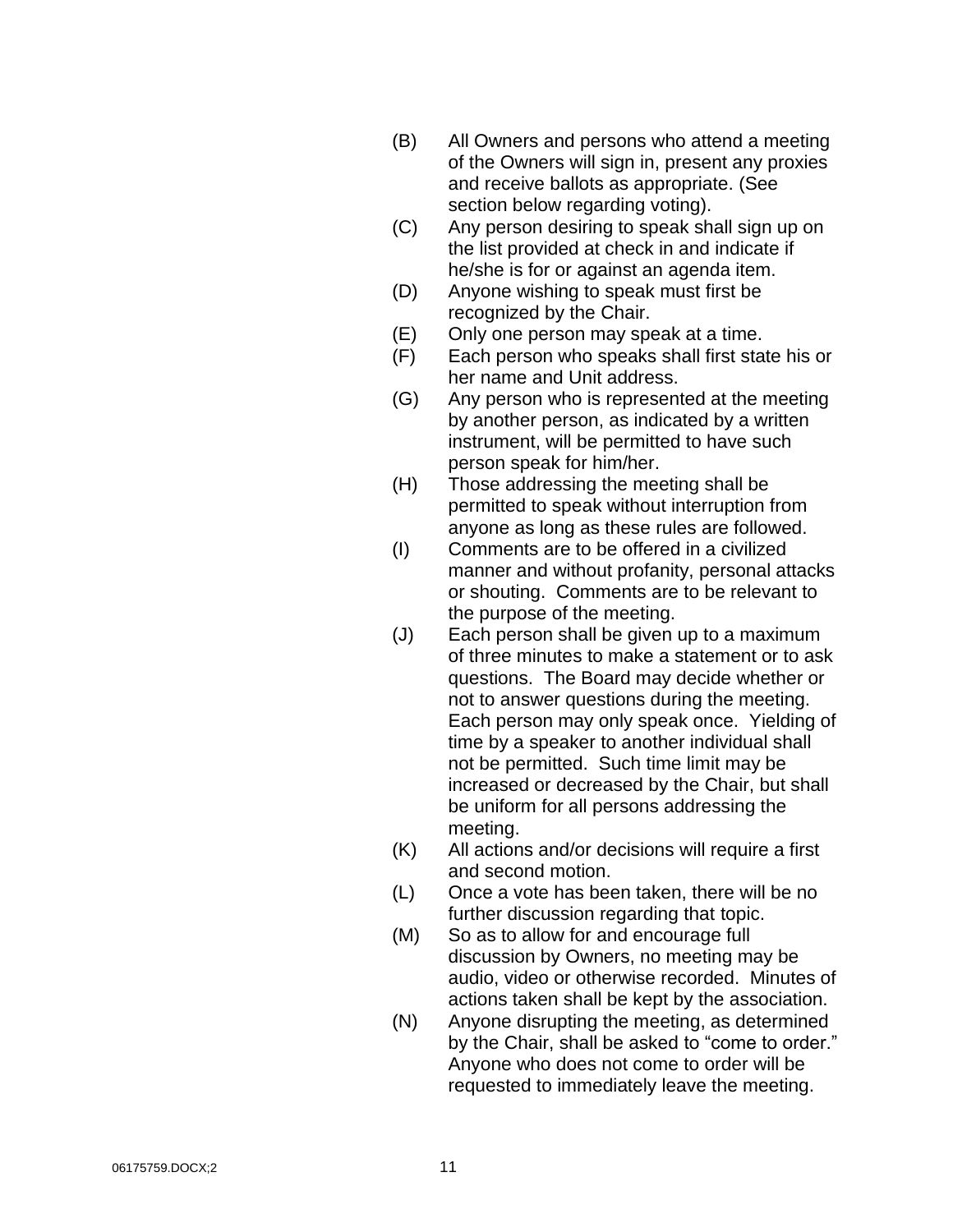(O) The Chair may establish such additional rules of order as may be necessary from time to time.

(c) **Voting**. All votes taken at Owner meetings shall be taken as follows:

> (1) Uncontested elections of Board members, defined as elections in which the number of candidates is equal to or less than the positions to be filled, and all other votes taken at a meeting of the Owners shall be taken in such method as determined by the Board of Directors including acclamation, by hand, by voice or by ballot. Notwithstanding the above, uncontested elections of Board members or other votes on matters affecting the community shall be by secret ballot at the discretion of the Board or upon the request of 20% of the Owners who are present at the meeting or represented by proxy.

(2) Written ballots shall be counted by a neutral third party, excluding the Association's managing agent or legal counsel, or a committee of volunteers who are not Board members, and in the case of a contested election, are not candidates. The committee shall be selected or appointed at an open meeting, in a fair manner, by the Chair of the Board or another person presiding during that portion of the meeting.

(3) The individual(s) counting the ballots shall report the results of the vote to the Chair by indicating how many votes were cast for each individual or how many votes were cast in favor and against any issue.

(d) **Proxies.** Proxies may be given by any Owner as allowed by C.R.S. 7-127-203. All proxies shall be reviewed by the Association's Secretary or designee as to the following:

- (1) Validity of the signature
- (2) Signatory's authority to sign for the unit Owner
- (3) Authority of the unit Owner to vote
- (4) Conflicting proxies
- (5) Expiration of the proxy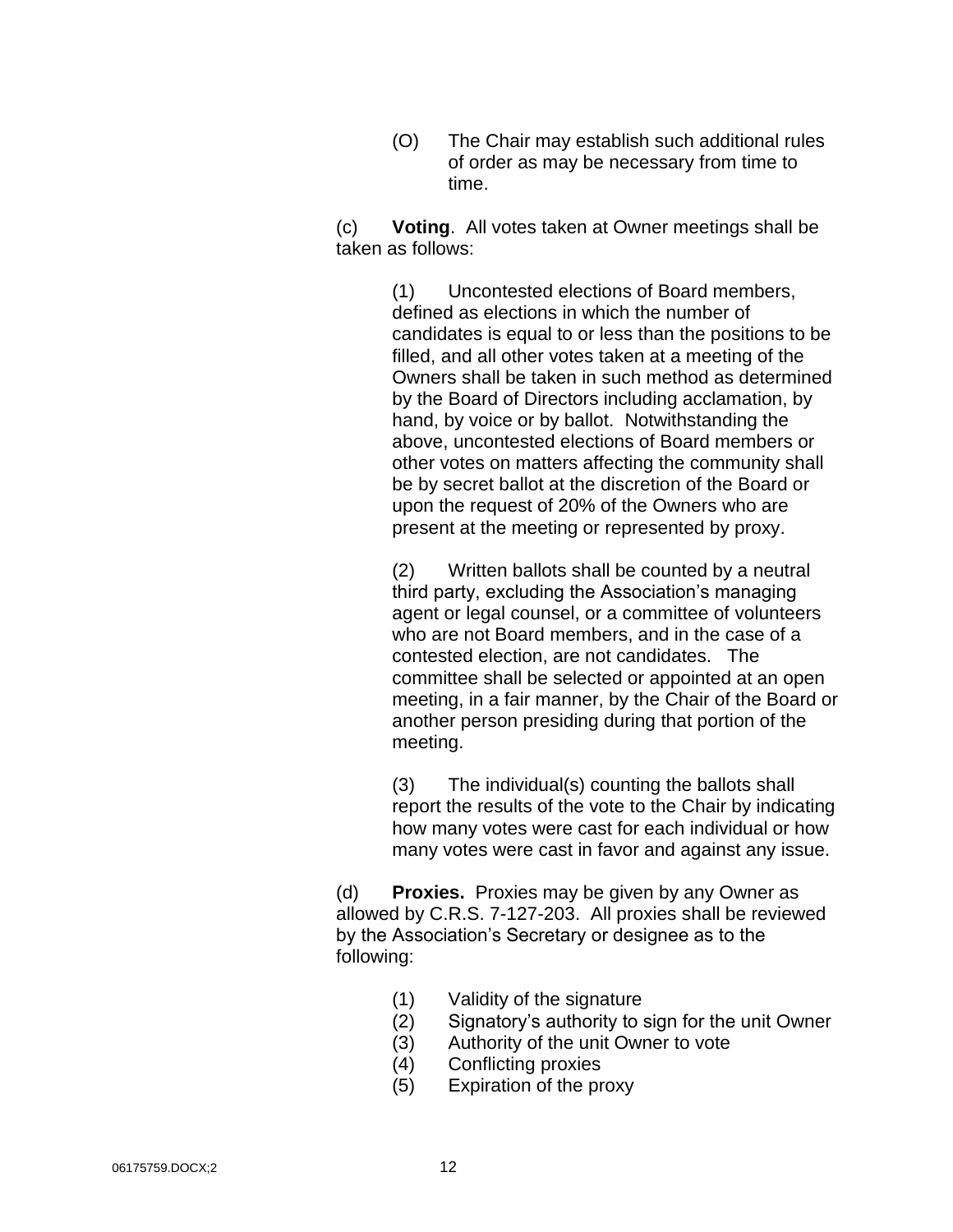2. Board Meetings. Meetings of the Board of Directors of the Association shall be called pursuant to the Bylaws of the Association.

### (a) **Conduct.**

(1) At the discretion of the Board which shall be declared prior to the opening of the meeting, all Board meetings shall be governed by the following rules of conduct and order:

- (A) The President of the Association, or designee, shall chair all Board meetings.
- (B) All persons who attend a meeting of the Board shall be required to sign in, listing their name and unit address.
- (C) All Owners will be given an opportunity to speak as to any matter or ask questions of the Board during the Owner forum at the beginning of the meeting. Any Owner wishing to speak during the Owner forum shall so indicate at the time of sign in.
- (D) Anyone desiring to speak shall first be recognized by the Chair.
- (E) Only one person may speak at a time.
- (F) Each person speaking shall first state his or her name and Unit address.
- (G) Any person who is represented by another person as indicated by a written instrument at the meeting shall be permitted to have such person speak for them.
- (H) Those addressing the Board shall be permitted to speak without interruption from anyone as long as these rules are followed.
- (I) Comments are to be offered in a civilized manner and without profanity, personal attacks or shouting. Comments are to be relevant to the purpose of the meeting or issue at hand.
- (J) Each person shall be given up to a maximum of three minutes to speak or to ask questions, although questions may not be answered until a later date. Each person may only speak once during the Owner forum and once on any other issue prior to a vote by the Board on such issue. Yielding of time by a speaker to another individual shall not be permitted. Such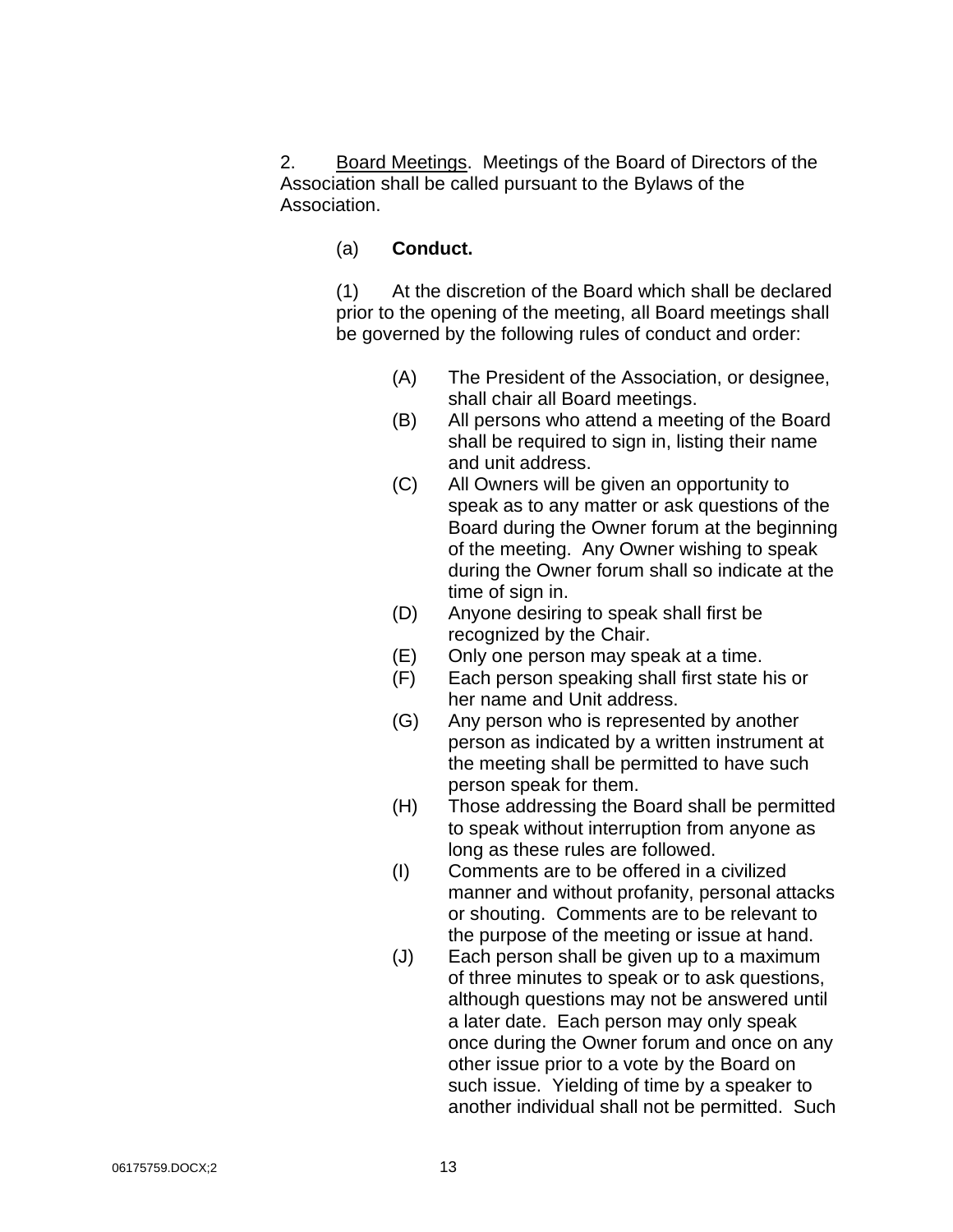time limit may be increased or decreased by the Chair but shall be uniform for all persons addressing the meeting.

- (K) No meeting of the Board may be audio, video or otherwise recorded except by the Board to aid in the preparation of minutes. Minutes of actions taken shall be kept by the Association.
- (L) Anyone disrupting the meeting, as determined by the Chair, shall be asked to "come to order." Anyone who does not come to order shall be requested to immediately leave the meeting.

(b) **Owner Input**. After a motion and second has been made on any matter to be discussed, at a time determined by the Board, but prior to a vote by the Directors, Owners, or their designated representatives, present at such time shall be afforded an opportunity to speak on the motion as follows:

(1) The Chair will ask those Owners present to indicate by a show of hands who wishes to speak in favor or against the motion. The Chair will then determine a reasonable number of persons who will be permitted to speak in favor of and against the motion and for how long each person will be permitted to speak. The Chair shall also announce the procedure for who shall be permitted to speak if not everyone desiring to speak will be permitted to speak.

(2) Following Owner input, the Chair will declare Owner input closed and there shall be no further Owner participation on the motion at hand unless a majority of the Board of Directors votes to open the discussion to further Owner participation.

(c) **Board Action Without a Meeting**. The directors shall have the right to take any action in the absence of a meeting which they could take at a meeting by obtaining the written approval of all of the directors. Any action so approved shall have the same effect as though taken at a meeting of the directors. This includes use of electronic meeting formats such as "go to meeting".

(d) **Executive Sessions**. The members of the Board may hold a closed door, executive session and may restrict attendance to Board members and such other persons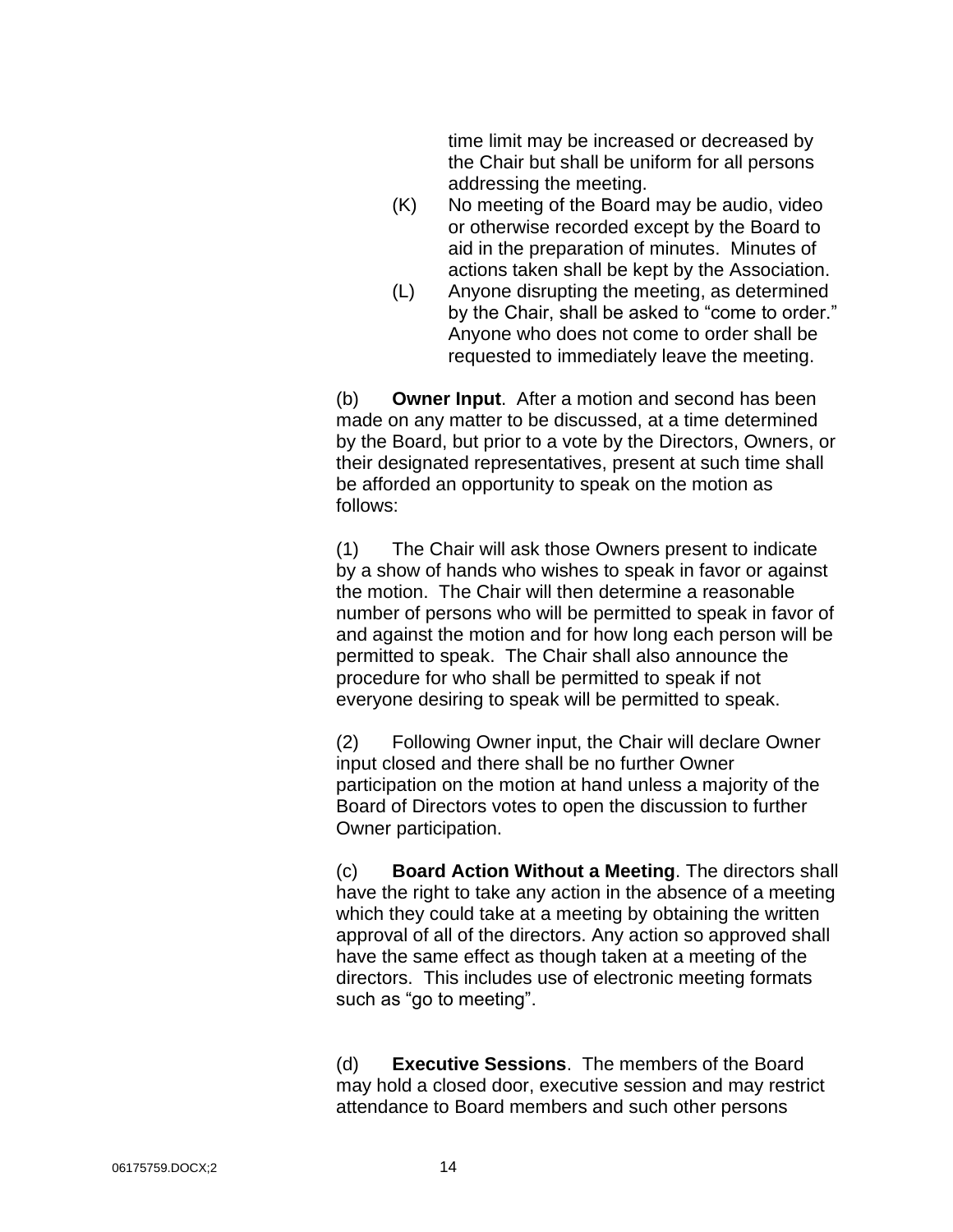requested by the Board during a regular or specially announced meeting for discussion of the following:

(1) Matters pertaining to employees of the Association or the manager's contract or involving the employment, discipline, or dismissal of an officer, agent, or employee of the Association;

(2) Consultation with legal counsel concerning disputes that are the subject of pending or imminent court proceedings or matters that are privileged or confidential between attorney and client;

(3) Investigative proceedings concerning possible or actual criminal misconduct;

(4) Any matter the disclosure of which would constitute an unwarranted invasion of individual privacy;

(5) Review of or discussion relating to any written or oral communication from legal counsel; and

(6) Matters subject to specific constitutional, statutory, or judicially imposed requirements protecting particular proceedings or matters from public disclosure.

Prior to holding a closed door session, the President of the Board, or other person designated to preside over the meeting, shall announce the general matter of discussion as stated above.

No rule or regulation shall be adopted during a closed session. A rule or regulation may be validly adopted only during a regular or special meeting or after the Board goes back into regular session following a closed session.

The minutes of all meetings at which an executive session was held shall indicate that an executive session was held and the general subject matter of the executive session. Minutes of executive sessions may be kept but are not subject to disclosure pursuant to the Association's policy regarding inspection of records.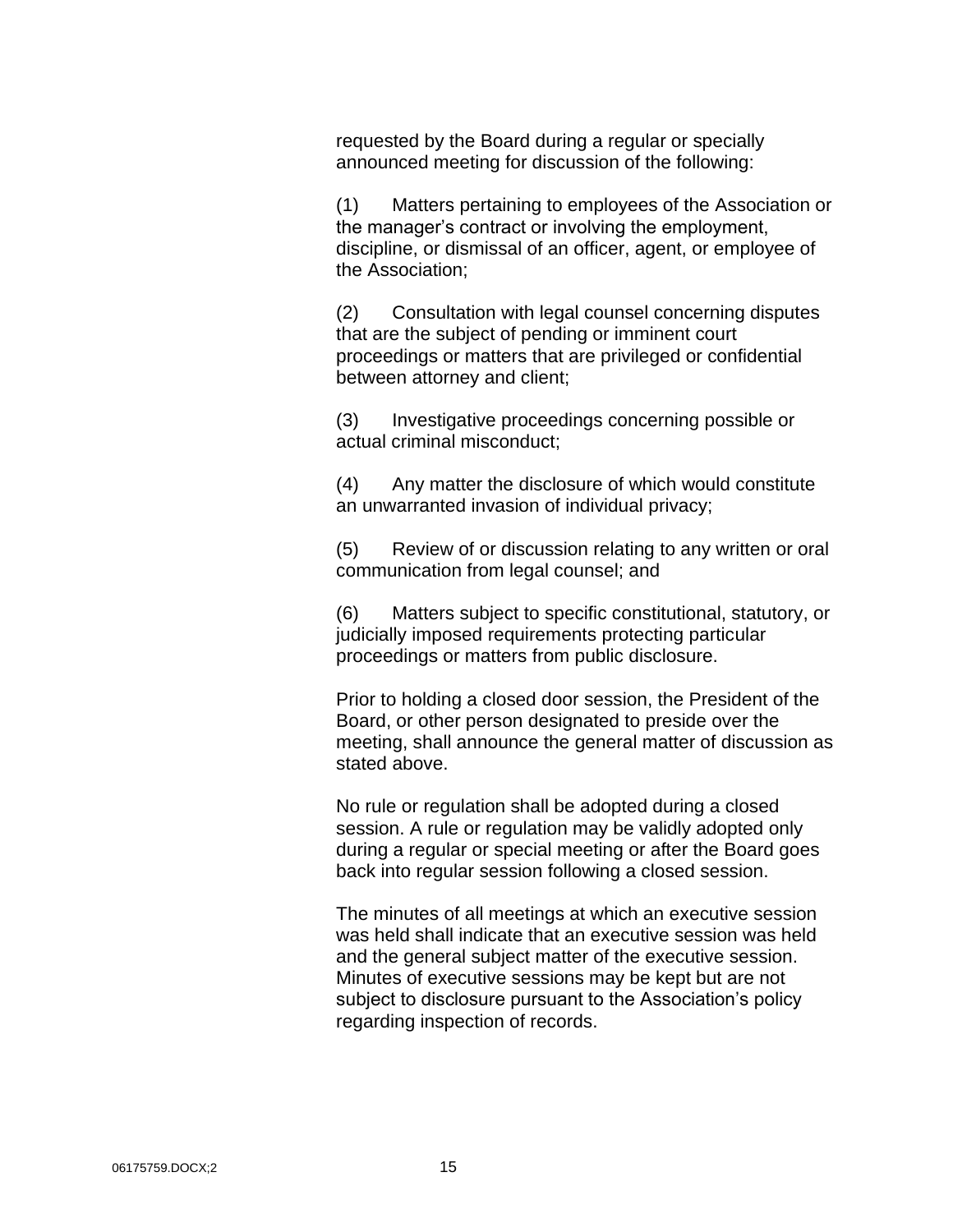## V. Conflicts of Interest

1. Review of Policy. The Board shall review this Policy and the procedures contained herein periodically to determine whether any revisions or amendments to this Policy are necessary or warranted.

2. General Duty. The Board of Directors shall use its best efforts at all times to make decisions that are consistent with high principles, and to protect and enhance the value of properties of the members and Association. All Directors shall exercise their power and duties in good faith and in the best interest of, and with utmost loyalty to the Association. All Directors shall comply with all lawful provisions of the Declaration and the Association's Articles, Bylaws, and Rules and Regulations.

### 3. Definition.

(a) "Conflicting interest transaction" means a contract, transaction, or other financial relationship between the Association and a Director, or between the Association and a party related to a Director, or between the Association and an entity in which a Director of the Association is a director or officer or has a financial interest.

(b) "Director" means a member of the Association's Board of Directors.

(c) "Party related to a Director" means a spouse, a descendant, an ancestor, a sibling, the spouse or descendant of a sibling, an estate or trust in which the Director or a party related to a Director has a beneficial interest, or an entity in which a party related to a Director is a director or officer or has a financial interest.

4. Loans. No loans shall be made by the Association to its Directors or officers. Any Director or officer who assents to or participates in the making of any such loan shall be liable to the Association for the amount of the loan until it is repaid.

5. Disclosure of Conflict. Any conflicting interest transaction on the part of any Director or party related to a Director shall be verbally disclosed to the other Directors in open session at the first open meeting of the Board of Directors at which the interested Director is present prior to any discussion or vote on the matter.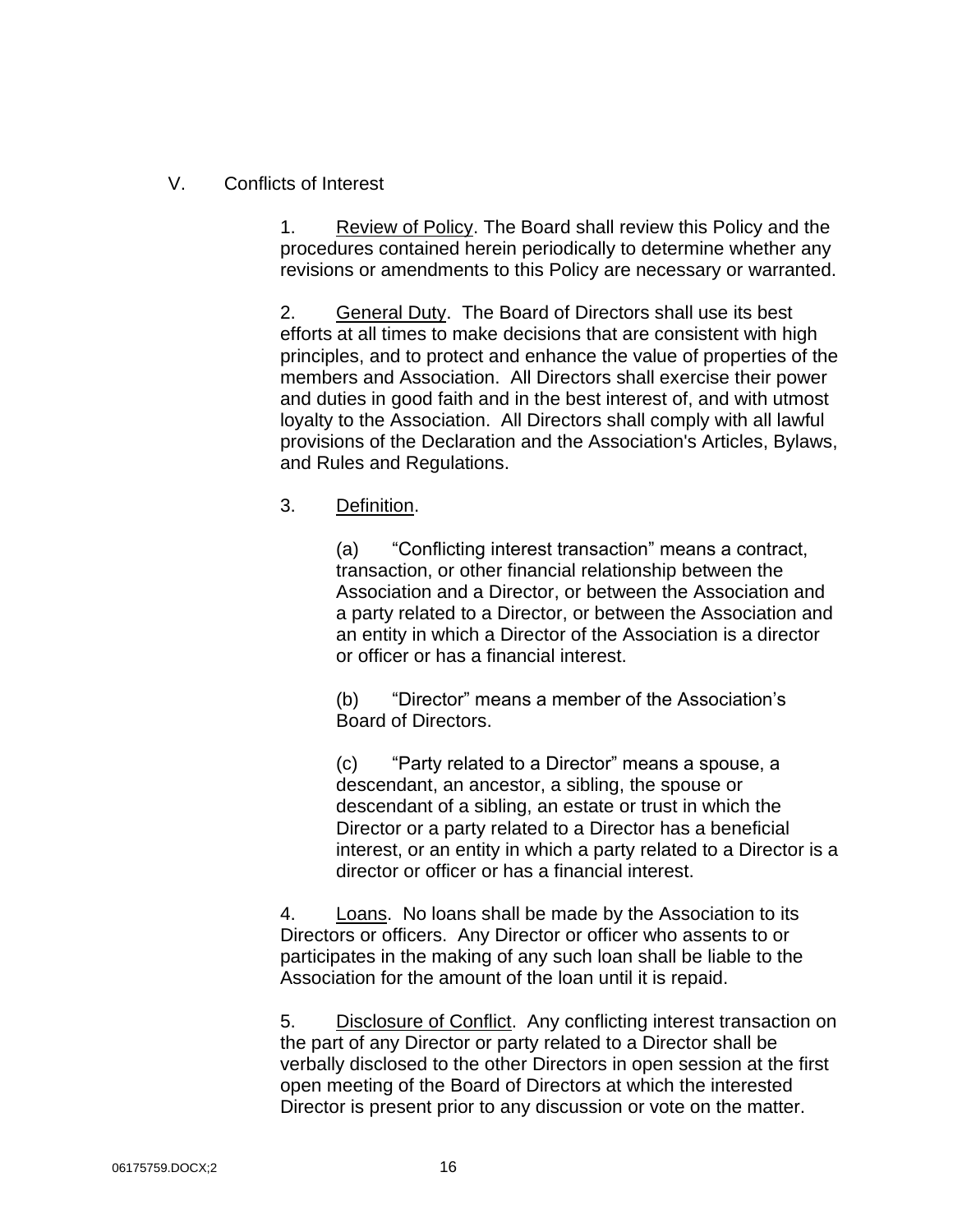The minutes of the meeting shall reflect the disclosure made, the abstention from voting of the conflicted director, the composition of the quorum and record who voted for and against.

6. Enforceability of Conflicting Interest Transaction. No conflicting interest transaction shall be voidable by an Owner or on behalf of the Association if:

> (a) The facts about the conflicting interest transaction are disclosed to the Board, and a majority of the disinterested Directors, even if less than a quorum, in good faith approves the conflicting interest transaction;

> (b) The facts about the conflicting interest transaction are disclosed or the Owners entitled to vote on the matter, and the conflicting interest transaction is authorized in good faith by a vote of the Owners entitled to vote on the matter; or

(c) The conflicting interest transaction is fair to the Association.

### VI. Enforcement Covenant

1. Reporting Violations. Complaints regarding alleged violations may be reported by an Owner or resident within the community, a group of Owners or residents, the Association's management company, if any, Board member(s) or committee member(s) by submission of a written complaint.

### 2. Complaints.

(a) Complaints by Owners or residents shall be in writing and submitted to the Board of Directors. The complaining Owner or resident shall have observed the alleged violation and shall identify the complainant ("Complainant"), the alleged violator ("Violator"), if known, and set forth a statement describing the alleged violation, referencing the specific provisions which are alleged to have been violated, when the violation was observed and any other pertinent information. Non-written complaints or written complaints failing to include any information required by this provision may not be investigated or prosecuted at the discretion of the Association.

(b) Complaints by a member of the Board of Directors, a committee member, or the manager, if any, may be made in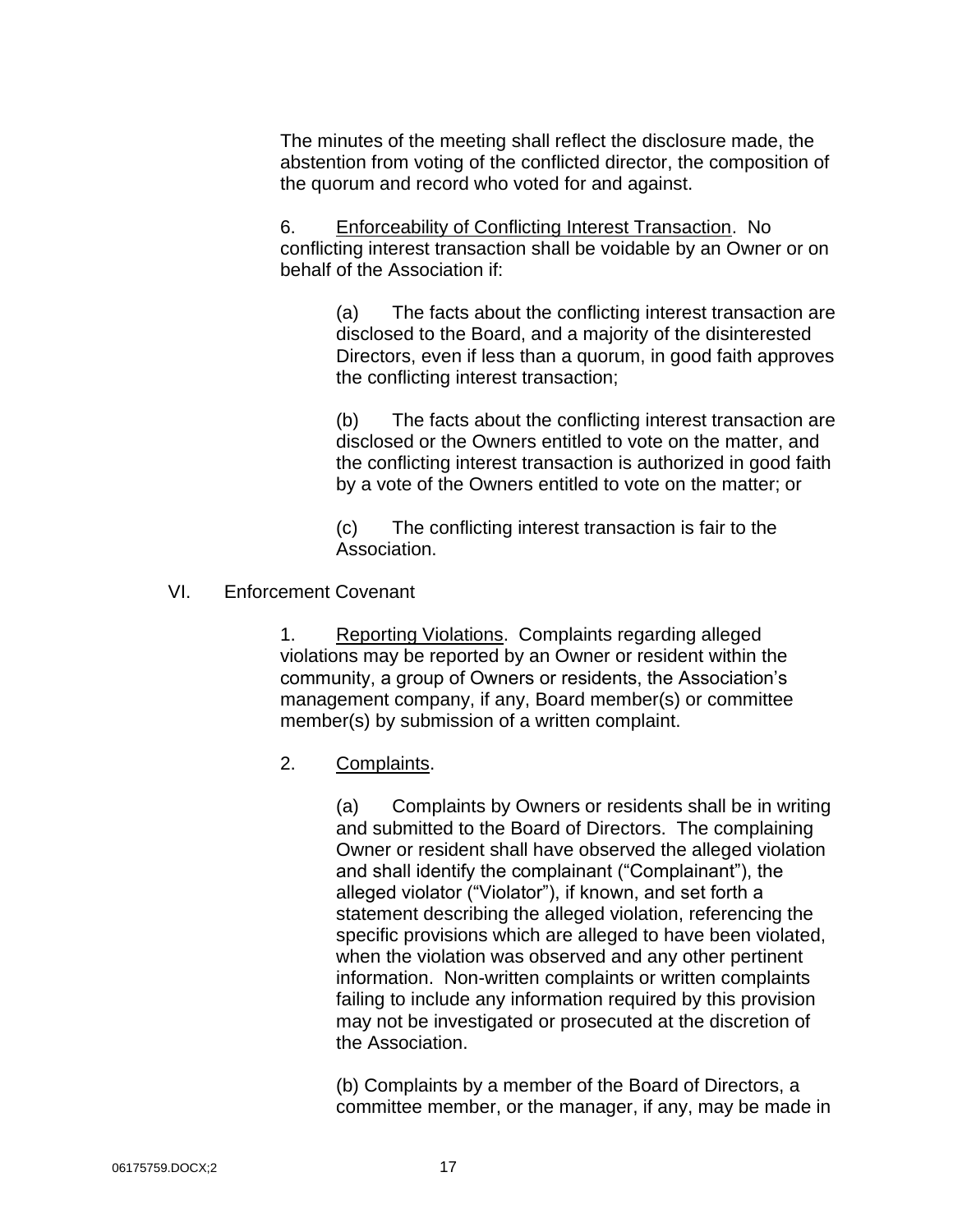writing or by any other means deemed appropriate by the Board if such violation was observed by the Director or Manager.

3. Investigation. Upon receipt of a complaint by the Association, if additional information is needed, the complaint may be returned to the Complainant or may be investigated further by a Board designated individual or committee. The Board shall have sole discretion in appointing an individual or committee to investigate the matter.

4. Initial Warning Letter. If a violation is found to exist, an initial warning letter shall be sent to the Violator explaining the nature of the violation. The Violator will have 30 days from the date of the letter to come into compliance. The foregoing procedure will not be used, however, in the event the violation is determined by the Board to be a Repetitious Violation as defined in paragraph 13 of this policy. In such event, the procedure outlined in paragraph 13 shall be followed.

5. Continued Violation After Initial Warning Letter. If the alleged Violator does not come into compliance within the timeframe set forth in the initial warning letter, this will be considered a second violation for which a fine may be imposed following notice and opportunity for a hearing. A second and subsequent letter(s) shall then be sent to the alleged Violator, providing notice and an opportunity for a hearing, and explaining if a violation is found to exist, a fine may be imposed pursuant to this Policy. The letter(s) shall further state that the alleged Violator is entitled to a hearing on the merits of the matter provided that such hearing is requested in writing within thirty (30) days of the date on the violation letter. The foregoing procedure will not be used, however, in the event the violation is determined by the Board to be a Repetitious Violation as defined in paragraph 13 of this policy. In such event, the procedure outlined in paragraph 13 shall be followed.

6. Notice of Hearing. If a hearing is requested by the alleged Violator, the Board, committee or other person conducting such hearing as may be determined in the sole discretion of the Board, may serve a written notice of the hearing to all parties involved at least fifteen (15) days prior to the hearing date.

7. Impartial Decision Maker. Pursuant to Colorado law, the alleged Violator has the right to be heard before an "Impartial Decision Maker". An Impartial Decision Maker is defined under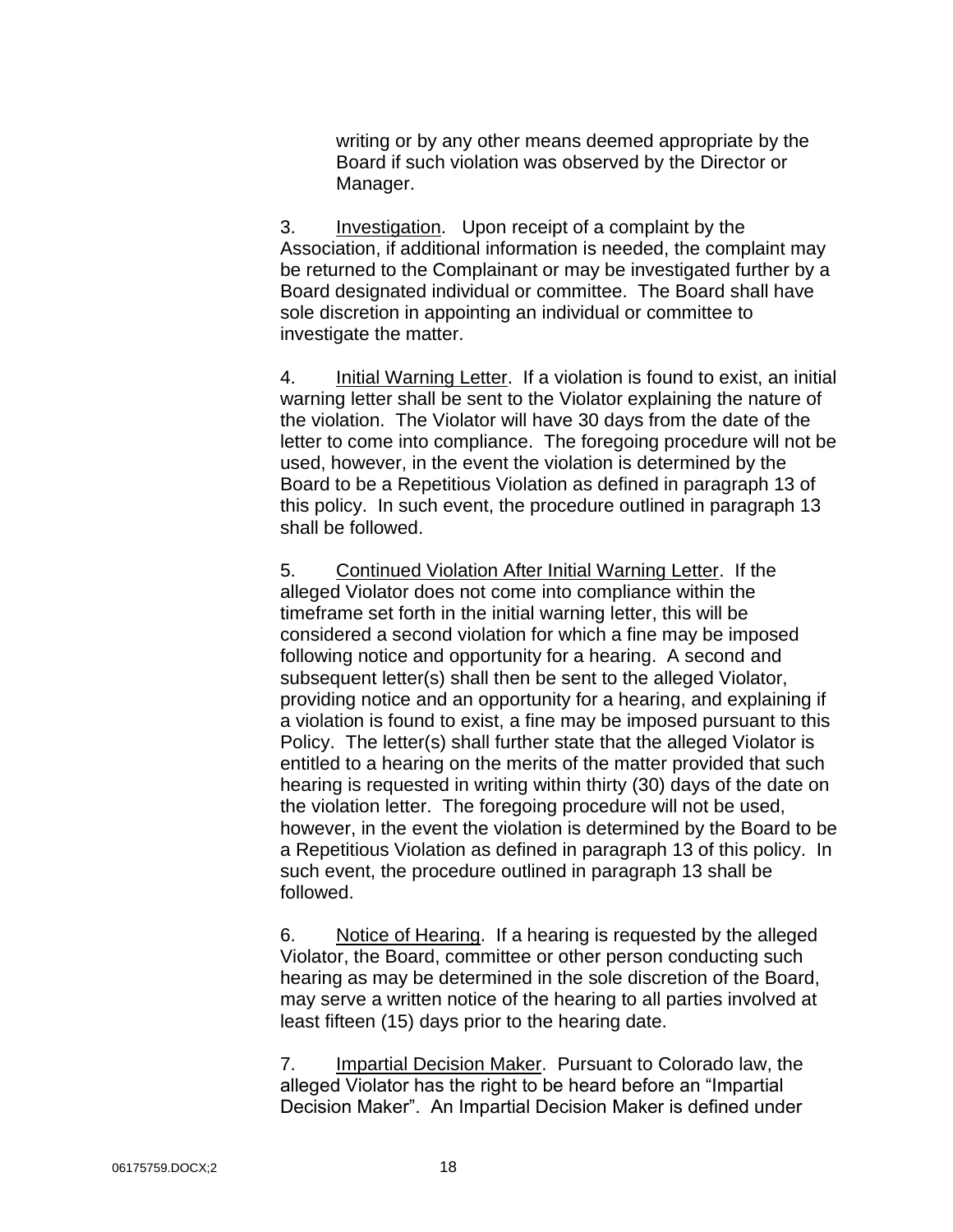Colorado law as "a person or group of persons who have the authority to make a decision regarding the enforcement of the association's covenants, conditions, and restrictions, including architectural requirements, and other rules and regulations of the association and do not have any direct personal or financial interest in the outcome. A decision maker shall not be deemed to have a direct personal or financial interest in the outcome if the decision maker will not, as a result of the outcome, receive any greater benefit or detriment than will the general membership of the association." Unless otherwise disqualified pursuant to the definition of Impartial Decision Maker, the Board may appoint to act as the Impartial Decision Maker the entire Board, specified members of the Board, any other individual or group of individuals.

8. Hearing. At the beginning of each hearing, the presiding officer, shall introduce the case by describing the alleged violation and the procedure to be followed during the hearing. Each party or designated representative, may, but is not required to, make an opening statement, present evidence and testimony, present witnesses, and make a closing statement. The presiding officer may also impose such other rules of conduct as may be appropriate under the given circumstances. Neither the Complainant nor the alleged Violator are required to be in attendance at the hearing. The Board of Directors shall base its decision solely on the matters set forth in the Complaint, results of the investigation and such other credible evidence as may be presented at the hearing. Unless otherwise determined by the Board, all hearings shall be open to attendance by all Owners. After all testimony and other evidence has been presented at a hearing, the Board of Directors shall, within a reasonable time, render its written findings and decision, and impose a fine, if applicable. Failure to strictly follow the hearing procedures set forth above shall not constitute grounds for appeal of the hearing committee's decision absent a showing of denial of due process.

9. Failure to Timely Request Hearing. If the alleged Violator fails to request a hearing within ten (10) days of any letter, or fails to appear at any hearing, the Impartial Decision Maker may make a decision with respect to the alleged violation based on the Complaint, results of the investigation, and any other available information without the necessity of holding a formal hearing. If a violation is found to exist, the alleged Violator may be assessed a fine pursuant to these policies and procedures.

10. Notification of Decision. The decision of the Impartial Decision Maker shall be in writing and provided to the Violator and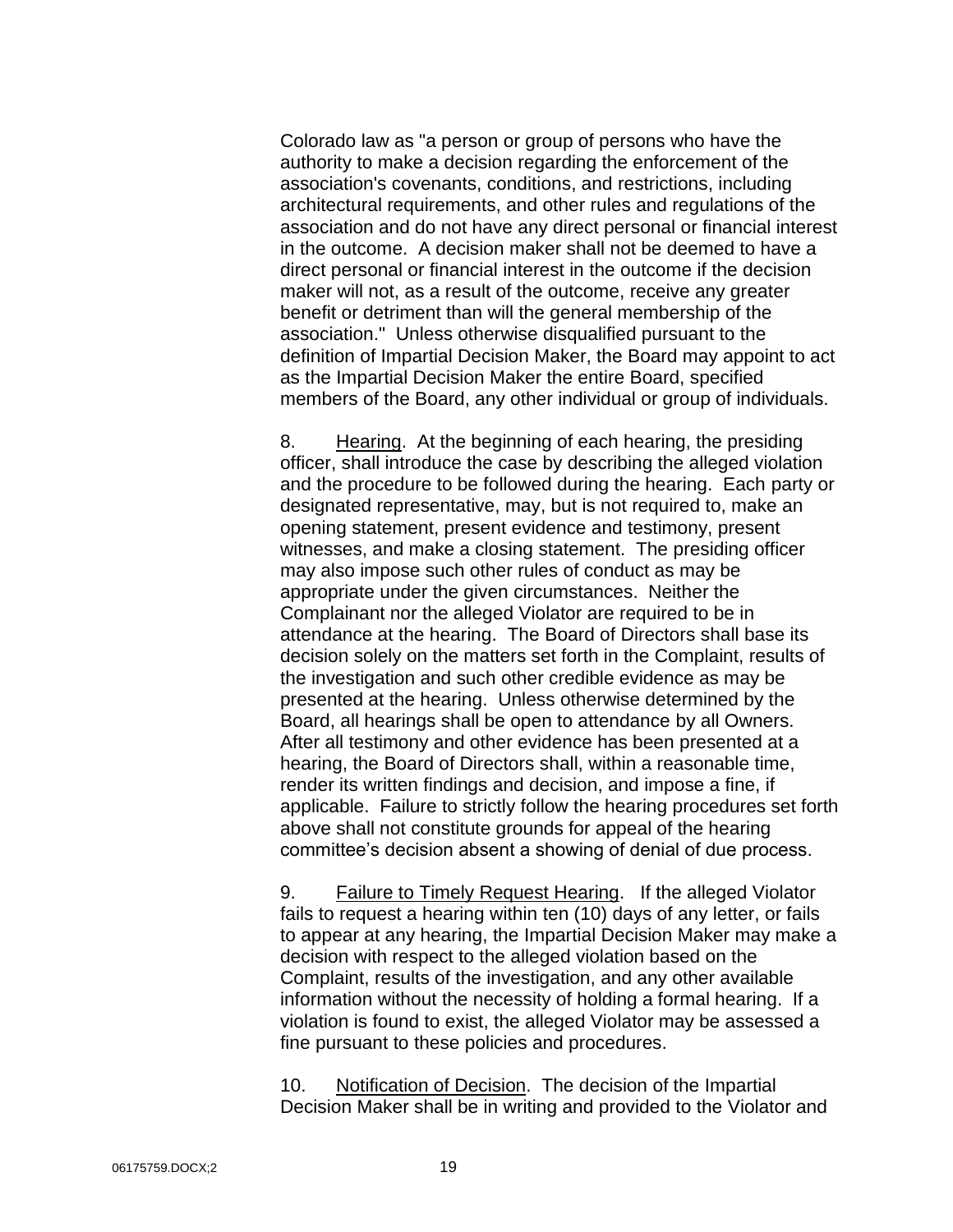Complainant within 30 days of the hearing, or if no hearing is requested, within 30 days of the final decision.

11. Fine Schedule. The following fine schedule has been adopted for all recurring covenant violations:

> First violation **Warning letter** Second violation (of same covenant or rule) \$25.00

Third violation \$100.00 (of same covenant or rule)

Fourth and subsequent violations (of same covenant or rule) \$500.00

Third and subsequent covenant violations may be turned over to the Association's attorney to take appropriate legal action. Any Owner committing 5 or more violations in a 12 month period (whether such violations are of the same covenant or different covenants) may be immediately turned over to the Association's attorney for appropriate legal action.

An exception to the above-listed fine schedule shall be that any property owner who begins foundation excavation or construction of a structure requiring architectural review without written approval of the Association's Board of Directors may be fined \$5000.00 by action of the Association Board of Black Mountain Ranches.

12. Repetitious Violations. Repetitious Violations are defined as a series of identical or substantially similar individual violations that occur repeatedly or continuously within a period of time to be determined in the discretion of the Board, with each individual violation separated by a period of no less than 1 day, nor more than 90 days, the result of which is a pattern of violations of the same covenant restriction. In the event of such Repetitious Violation, in the discretion of the Board, each instance of noncompliance may constitute a separate violation, and the Board shall not be required to provide a period of 10 days from each violation for the alleged Violator to come into compliance. A warning letter shall be sent for the first violation in the series. After the warning letter, the Board may cause violation notices to be sent for each violation in the series stating the amount of the fine to be imposed (pursuant to the Fine Schedule in paragraph 12), and giving notice and an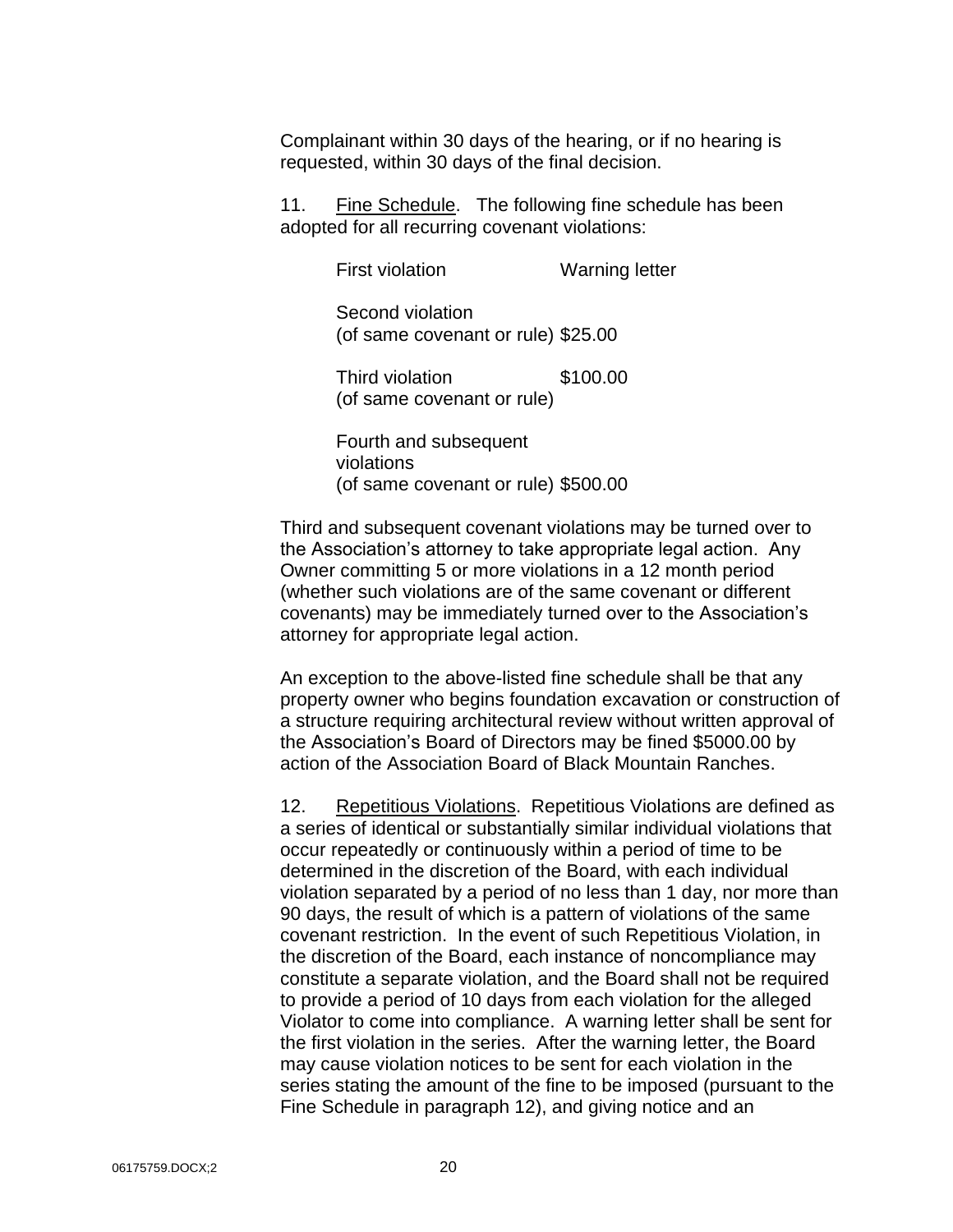opportunity for a hearing. The Board shall individually consider each violation for which a hearing is requested, but is permitted to combine any and all hearings requested for Repetitious Violations on one date.

In each instance the Owner will receive a warning letter on the first instance of the violation. On the second instance of the violation, the owner will receive a \$25.00 fine letter, and notice and opportunity for a hearing. On the third instance of the violation, the owner will receive a \$100.00 fine letter and notice and opportunity for a hearing. On the fourth instance of the violation, the owner will receive a \$500.00 fine letter and notice and opportunity for a hearing. If hearings are requested, the Board may set them all on the same date.

13. Waiver of Fines. The Board may waive all, or any portion, of the fines if, in its sole discretion, such waiver is appropriate under the circumstances. Additionally, the Board may condition waiver of the entire fine, or any portion thereof, upon the Violator coming into and staying in compliance with the Articles, Declaration, Bylaws or Rules.

14. Other Enforcement Means. This fine schedule and enforcement process is adopted in addition to all other enforcement means which are available to the Association through its Declaration, Bylaws, Articles of Incorporation and Colorado law. The use of this process does not preclude the Association from using any other enforcement means.

VII. Inspection of Records

1. Records for Inspection. The Association shall keep those records set forth in C.R.S. § 7-136-101 as the records of the Association.

2. Inspection/Copying Association Records. An Owner or his/her authorized agent is entitled to inspect and copy any of the books and records of the Association, as listed above, or in C.R.S. § 7-136-101 subject to the exclusions set forth above, upon submission of a written request to the Association describing with reasonable particularity the records sought; and the records sought relate to the purpose described. The Association shall provide access to the requested records by: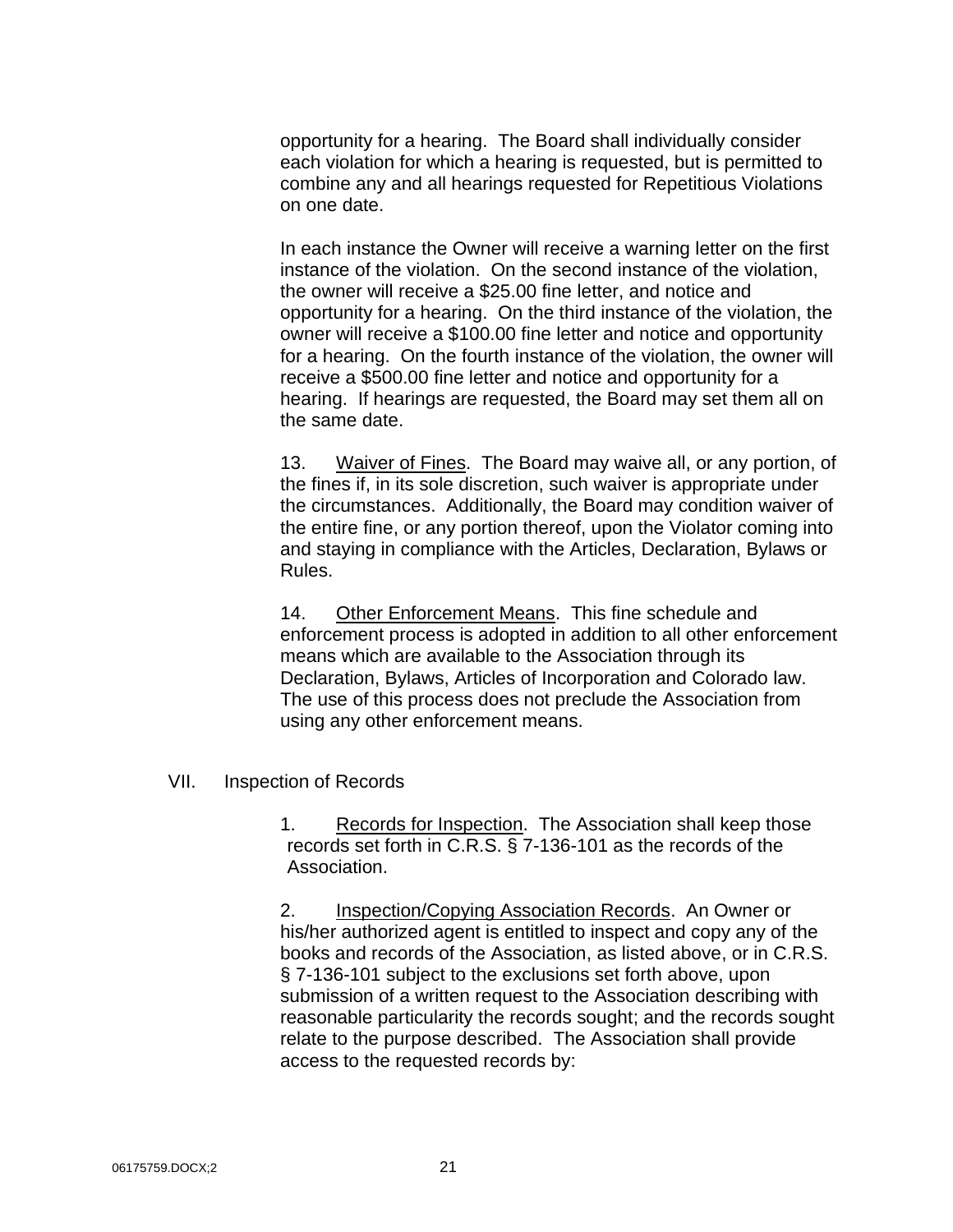- (a) Making the requested records available for inspection and copying by the Owner within 5 days of the Association's receipt of such written request, which inspection shall be during the regular business hours of 8:00 a.m. to 5:00 p.m. at the office of the Association; or
- (b) Making the requested records available for inspection and copying by the Owner during the next regularly scheduled Board meeting occurring within 30 days of the Owner's request; or
- (c) E-mailing the requested records to the Owner within 30 days of the Association's receipt of such written request, if so requested by the Owner.

3. Use of Records. Association records and the information contained within the records shall not be used for commercial purposes. Furthermore, while Owners are not required to state a purpose for any request to inspect the records of the Association, the membership list may not be used:

- (a) To solicit money or property unless such money or property will be used solely to solicit the votes of the Owners in an election held by the Association;
- (b) For any commercial purpose; or
- (c) Sold to or purchased by any person.

4. Fees/Costs. Any Owner requesting copies of Association records shall be responsible for all actual costs incurred by the Association to copy such records for the Owner. The Association may require a deposit equal to the anticipated actual cost of the requested records. Failure to pay such deposit shall be valid grounds for denying an Owner copies of such records. If after payment of the deposit it is determined that the actual cost was more than the deposit, Owner shall pay such amount prior to delivery of the copies. If after payment of the deposit it is determined that the actual cost was less than the deposit, the difference shall be returned to the Owner with the copies.

5. Inspection. The Association reserves the right to have a third party present to observe during any inspection of record by an Owner or the Owner's representative.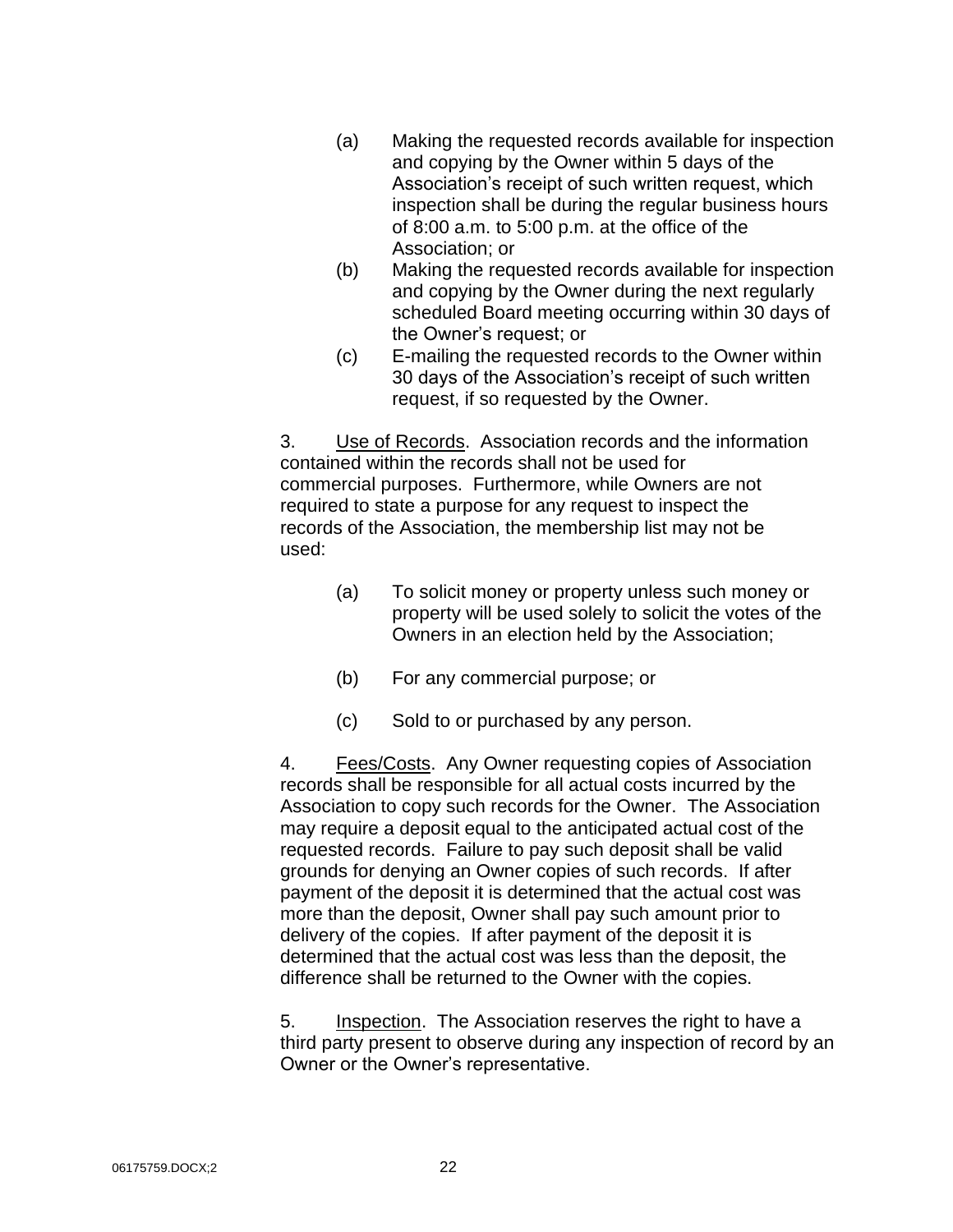6. Original. No Owner shall remove any original book or record of the Association from the place of inspection nor shall any Owner alter, destroy or mark in any manner, any original book or record of the Association.

7. Creation of Records. Nothing contained in this Policy shall be construed to require the Association to create records that do not exist or compile or synthesize information.

#### VIII. Investment of Reserves

1. Scope. In order to properly maintain areas in the Community that are the responsibility of the Association, to comply with state statutes, to manage reserve funds, and to protect the market value of Owners' homes and livability in the Community, the Board of Directors determines that it is necessary to have policies and procedures for the investment of reserve funds.

2. Purpose of the Reserve Fund. The purpose of the Reserve Fund shall be to responsibly fund and finance the projected repair and replacement of those portions of the Community that the Association is responsible for and for such other funding as the Board of Directors may determine. The portions of the Community that the Association is responsible for typically have limited but reasonably predictable useful lives.

3. Investment of Reserves. The Board of Directors of the Association shall invest funds held in the Reserve Funds accounts to generate revenue that will accrue to the Reserve Funds accounts balance pursuant to the following goals, criteria and policies:

- (a) Safety of Principal. Promote and ensure the preservation of the Reserve Fund's principal.
- (b) Liquidity and Accessibility. Structure maturities to ensure availability of assets for projected or unexpected expenditures.
- (c) Minimal Costs. Investments costs (redemption fees, commissions, and other transactional costs) should be minimized.
- (d) Diversify. Mitigate the effects of interest rate volatility upon reserve assets.
- (e) Return. Funds should be invested to seek the highest level of return.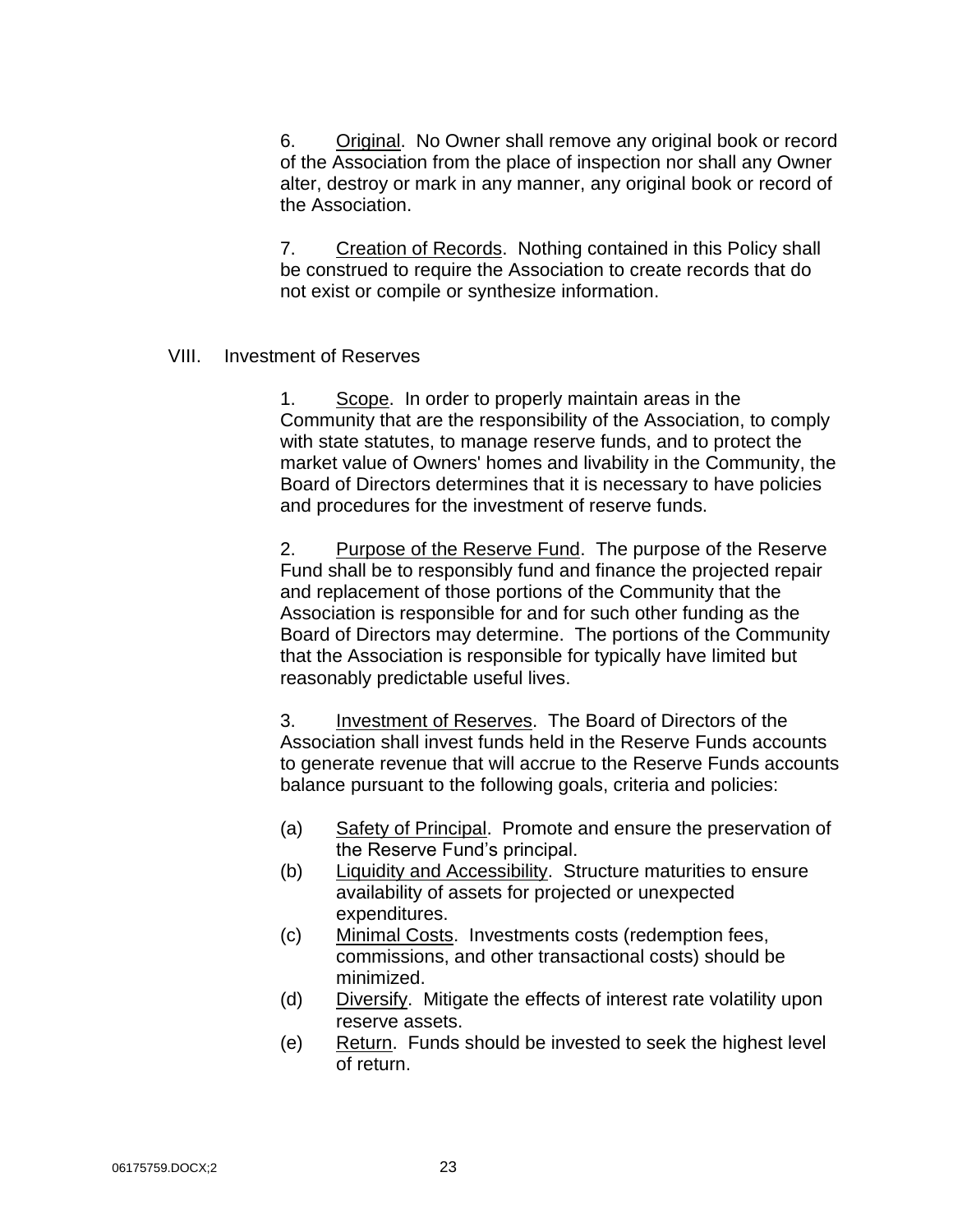4. Limitation on Investments. Unless otherwise approved by the Board, all investments will be FDIC (Federal Deposit Insurance Corporation) insured and/or guaranteed by the United States Government.

5. Investment Strategy. The investment strategy of the Association should emphasize a long-term outlook by diversifying the maturity dates of fixed-income instruments within the portfolio utilizing a laddered investment approach.

6. Independent Professional Investment Assistance. The Board of Directors of the Association may hire a qualified investment counselor to assist in formulating a specific investment strategy.

7. Review and Control. The Board shall review Reserve Fund investments periodically to ensure that the funds are receiving competitive yields and shall make prudent adjustments as needed.

8. Standard of Care. The officers and members of the Board of Directors shall make investment decisions in good faith, with the care an ordinarily prudent person in a like position would exercise under similar circumstances, and in a manner the Director or officer reasonably believes to be in the best interests of the Association in accordance with the Colorado Revised Nonprofit Corporation Act.

IX. Reserve Study.

1. Baseline Reserve Study. The Association may, pursuant to the discretion of the Board, conduct a baseline reserve study, which, if done, will include both a physical analysis and a financial analysis as follows:

A. The physical analysis shall include:

(1) A component inventory identifying those portions of the community the Association is obligated to maintain, including the useful life of each component.

(2) A condition assessment of each component on the component inventory by on-site inspection.

(3) Estimates of the remaining useful life and replacement costs of each component.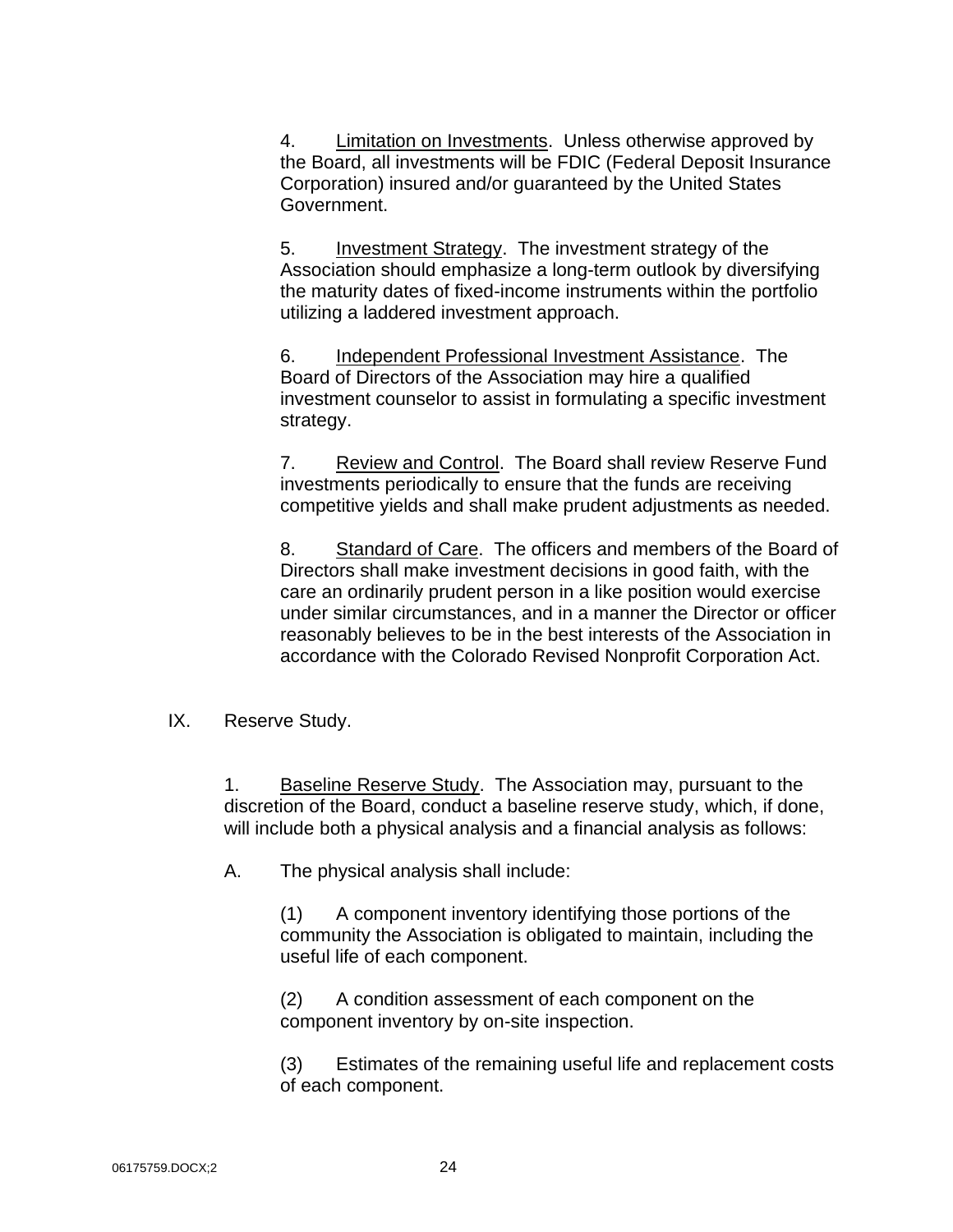B. The financial analysis shall include:

(1) An analysis of the funds currently held in the Association's reserve fund in relation to the expected needs of the Association per the reserve study.

(2) A future funding plan to meet the requirements of the reserve study.

- 2. Update of the Reserve Study.
- A. The Association shall cause the reserve study, including both the physical and financial analysis, to be evaluated by the Board of Directors at least every 3 years to determine increases in replacement costs and decreases in remaining useful lives of the components of the reserve study to adequately address changes to be made to the reserve study. In determining whether an update to the reserve study is needed more often than every 3 years, the Association shall consider the following:

(1) Whether the Association added or replaced any significant common elements.

(2) Whether the common elements sustained extreme wear and tear from harsh weather or lack of maintenance.

(3) Whether local inflation for materials and labor has substantially increased.

(4) Whether the Association has deferred any replacements or moved up replacements from the scheduled dates of replacement.

(5) Whether reserve income and expenses have occurred as planned.

(6) Whether there have been any new technological changes or improved product development that might result in a component change.

B. In determining whether a site visit is required in any given year in order to update the reserve study, the Association shall take into consideration the following:

(1) Any special or extraordinary issues facing the community (such as an increase in roof leaks or other maintenance issues).